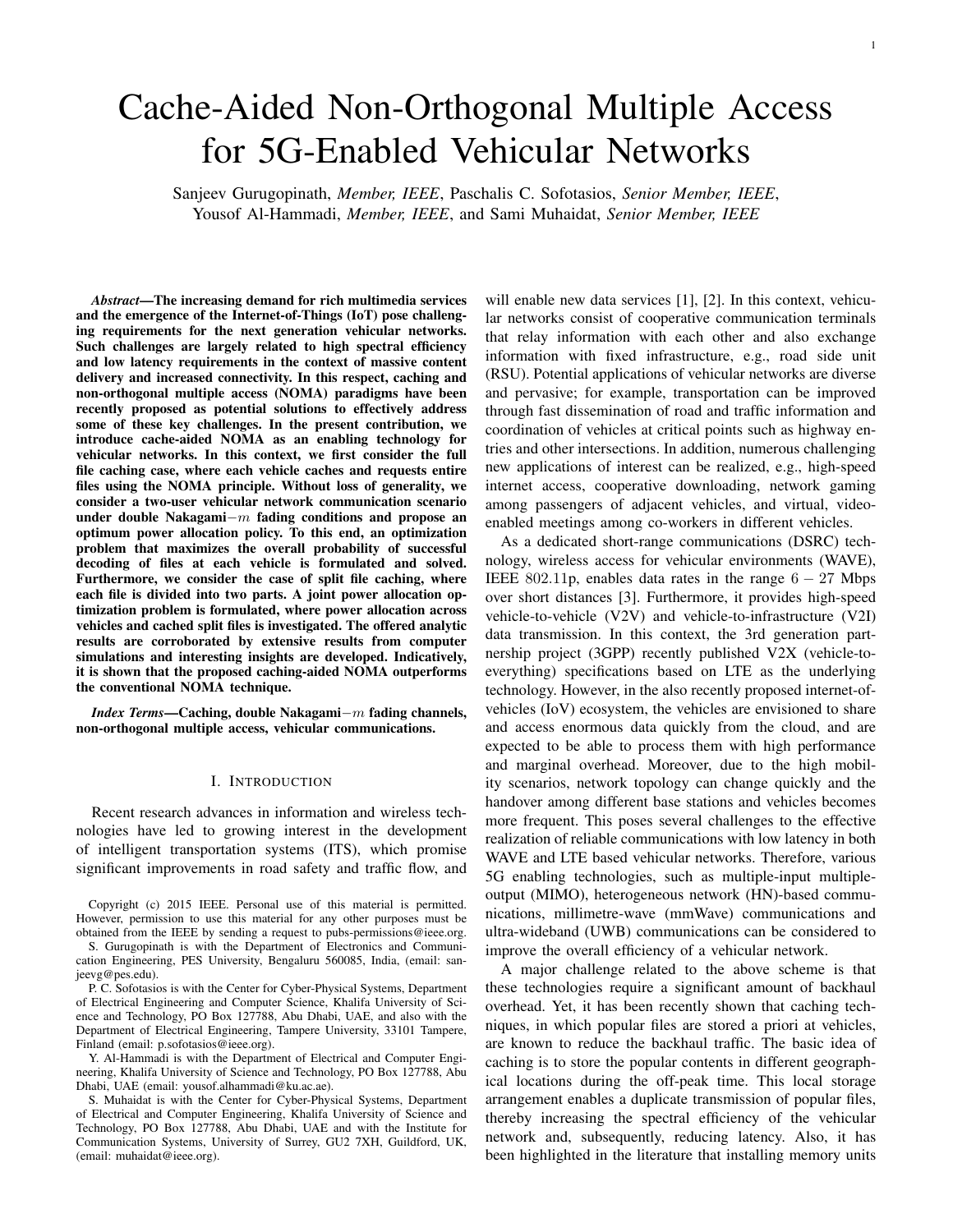at the user-end is significantly cost effective compared to increasing the backhaul overhead [4]. Based on this, numerous investigations on the integration of several caching techniques with technologies such as heterogeneous networks [5]–[7], device-to-device communications [8], [9], and with cloud- and fog-radio access networks [10] have been carried out.

It is recalled that non-orthogonal multiple access (NOMA) has been recently proposed as a promising multiple access solution to address some of the challenges in 5G networks ( [11]–[14]). In particular, NOMA is envisioned to increase the system throughput and to support massive connectivity. More recently, it was shown that NOMA is capable of offering performance benefits in visible light communication systems, where enhanced performance gains in terms of metrics such as spectral and energy efficiencies were reported [15], [16]. Similarly, in the context of vehicular networks, it allows different vehicles to share the same time and frequency resources [17]. It is recalled that NOMA can be realized via two different approaches, namely, (a) power domain, and (b) code domain [18]. In the power domain NOMA (PD-NOMA), users are assigned different power levels over the same resources; on the contrary, in the code domain NOMA (CD-NOMA), multiplexing is carried out using spreading sequences for each user, similar to the code division multiple access (CDMA) technology. In this work, by NOMA, we refer to the PD-NOMA.

It is noted that NOMA can be realized by allocating different power levels to different users, according to their channel conditions. This power allocation scheme enables the efficient implementation of successive interference cancellation (SIC), which is often considered to remove multi-user interference in multi-user detection systems. In this case, SIC is carried out at users with the best channel conditions and is performed in descending order of the channel. It is also pointed out that significant performance improvements have been shown in vehicular networks due to the amalgamation of the NOMA technology with other techniques such as MIMO communications [17], [19], mmWave communications and spatial modulation [17]. In what follows, we briefly describe some of the related techniques, and then highlight the contributions of the present analysis.

## *A. Related Work and Motivation*

*1) Caching:* The advantages and applications of caching for cellular systems have been extensively investigated in the recent literatare [4], [20]. In this context, several metrics have been proposed and analyzed to characterize the performance of caching algorithms, such as hitting rate [21], outage/coverage probability [22], area spectral efficiency [23], and average throughput [8]. Likewise, cooperative caching in vehicular ad hoc networks (VANETs) was discussed in [24], where it was argued that cooperative caching in VANETs rely on three major components, namely discovery, management and consistency. The main task in the discovery component is to search the presence of a file requested by a vehicle in the network using, e.g., broadcasting techniques such as split caching [25] and shared caching [26]. The next task is carried

2

out through the management component, which is to decide on (a) whether to cache the requested file, and (b) where to cache it, for a smoother duplicate transmission. Lastly, the task driven by the consistency component is to decide on how long the cached content should be retained in the network.

*2) Non-Orthogonal Multiple Access:* It is recalled that NOMA is considered as one of the enabling technolgies for 5G [27], [28]. However, the use of NOMA in vehicular networks has received attention only recently, where it has been shown that it significantly outperforms the traditional orthogonal multiple access based systems [29]. Based on this, the spectral efficiency and resource allocation for NOMA based vehicle-to-everything (V2X) systems have been investigated in [30]. Then, graph theory-based encoders and reliable decoders using the belief propagation algorithm for NOMA-based V2X communication systems was addressed in [31], along with the corresponding outage capacity analysis. In [32], the performance of NOMA-enabled vehicle-to-small-cell (V2S), which constitutes a special case of V2I, has been investigated in the context of analyzing the joint optimization of cell association and power control for weighted sum rate maximization. The utility of NOMA along with spatial modulation technique was proposed for V2V MIMO communication in [17], and the achievable throughput as well as the corresponding optimal power allocation policies were derived.

*3) Caching-Aided NOMA:* To the best of our knowledge, caching-aided NOMA systems have not been investigated in the context of vehicular networks. However, as mentioned earlier, there are some sporadic results reported on the advantages of cache-aided NOMA in cellular systems. For example, it was shown in [33] that exploited pre-cached contents can reduce/mitigate the incurred interference, while employing SIC for NOMA. An optimum power allocation for the considered network is investigated, aiming to maximize the probability of successful decoding of files at each user. However, the simplistic Rayleigh fading conditions were assumed, which is not practically realistic in vehicular networks. Moreover, the model in [33] only considers the full file caching case; that is, the authors assume that in the caching phase, the files are cached as a whole, which is largely restrictive. On the contrary, only a split file caching framework was considered in [34]. The optimum power allocation and the performance of the proposed system are characterized by the achievable rate region. Additionally, the framework in [34] does not take into consideration the detrimental impairments due to encountered fading effects.

#### *B. Contributions*

We envision cache-aided NOMA for vehicular networks particularly useful because vehicles can exploit their own cache contents to reduce interference due to signals from other vehicles. That is, for a particular vehicle, if a file is present in its own cache and requested by another vehicle, then it can utilize it during the request phase in order to reduce the interference in the received superimposed NOMA signal. Hence, the performance of a cache-aided NOMA system is improved by exploiting its cache contents. Furthermore, the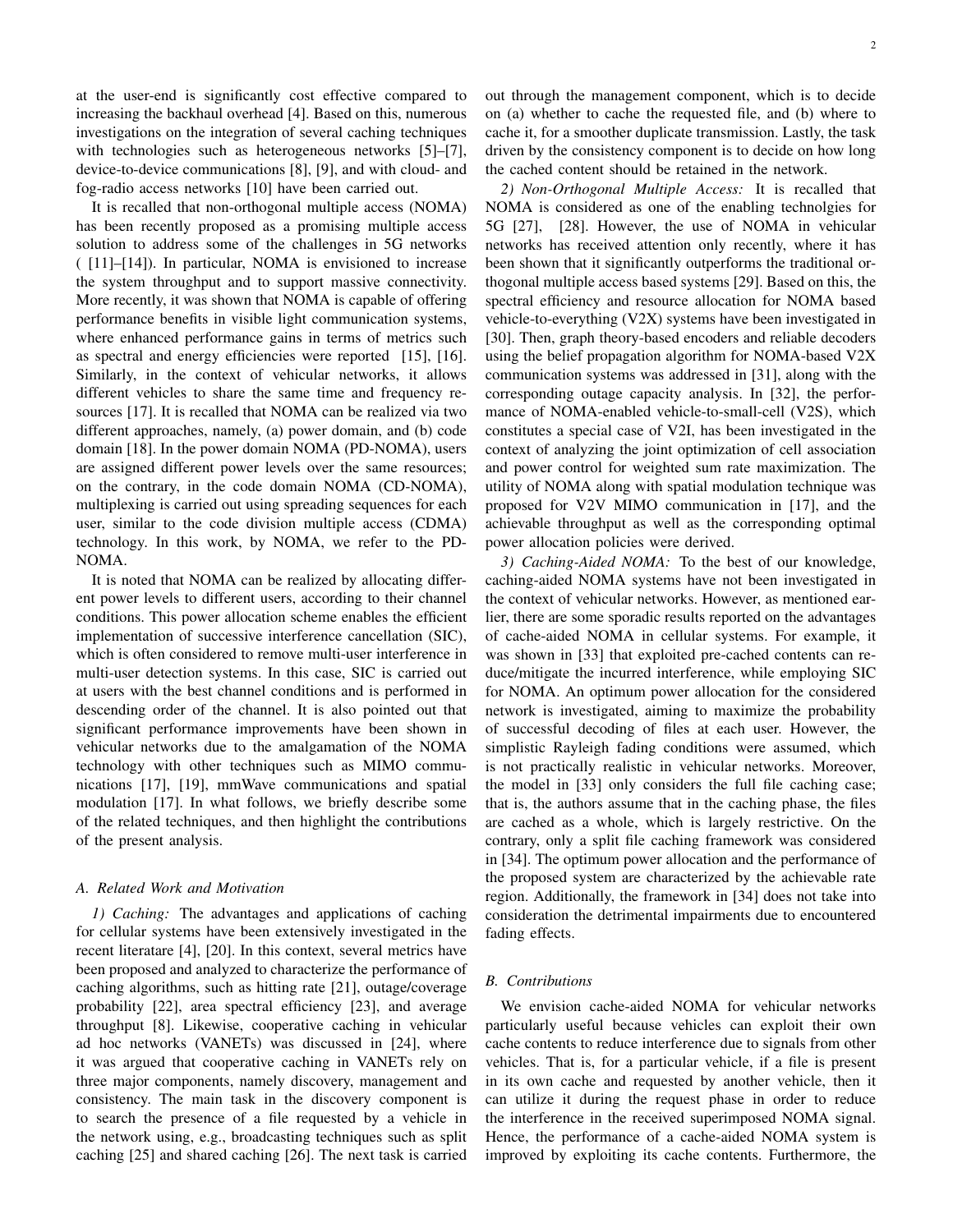interference reduction due to caching also helps to reduce the computational complexity of SIC. Although cache-aided NOMA for cellular networks has received attention in the recent literature [33], [34], the available framework is not directly applicable to vehicular networks. This is largely due the following challenges: i) high mobility; ii) network partitioning, leading to several isolated clusters of nodes; iii) rapidly changing network topology with intermittent connectivity; iv) the harsh propagation environments. The main focus of the present contribution is the propagation environment, where the popular Rayleigh/Nakagami-*m* fading assumptions are no longer valid, due to the mobility of vehicles and low elevations of their antennas. Consequently, in order to understand the full potential of cache-aided NOMA in vehicular networks, an in-depth analysis of the system performance under realistic channel models is required. To this end, contrary to the pioneering works in this area of research, we consider the cascaded (double) Nakagami-*m* fading channel model, which provides a realistic description of inter-vehicular channels. This can be justified by the fact that the received signal at a vehicle is due to a large number of signals reflected from statistically independent multiple scatterers [35], [36]. Accordingly, the double Nakagami-*m* fading model assists in studying the artifacts due to fading as a whole, in vehicular networks with high mobility.

In the present contribution, we introduce cache-aided NOMA for vehicular networks, over cascaded fading channels that follow the the double/cascaded Nakagami*−m* distribution [35], [36]. Without loss of generality, we consider a two-user network, but extension to a multi-user network is straightforward. In this context, we consider the cases of (i) full file caching, where each vehicle can cache files as a whole during the caching phase [33]; and (ii) split file caching, where caching is performed in parts [34]. For simplicity, we also consider the case of two split files, i.e, files are split into two parts, which can be readily extended to the general case of multiple part file splitting. Under this setup, we characterize the performance of the proposed system in terms of the probability of successful decoding of intended files at both vehicles. In each case, we formulate an optimization problem to find the optimum power profile of each user such that the overall probability of successful decoding is maximized. In the case of full file caching, we analytically show that the cost function is concave. The main contributions of this paper are summarized below:

- *•* We propose cache-aided NOMA as a promising solution to address the spectral efficiency requirements in 5Genabled vehicular networks.
- *•* We analytically characterize the performance of the proposed cache-aided NOMA system under realistic double Nakagami*−m* fading conditions in terms of probability of successful decoding of files at each vehicles.
- We consider the case of full file caching, where each vehicle can cache full set of requested files during the caching phase. We formulate an optimization problem to find the optimum power profile of each vehicle, such that the probability of successful decoding of targeted files at



Fig. 1. System model for the proposed caching-aided NOMA vehicular system, where a BS serves vehicles  $V_1$  and  $V_2$  simultaneously.

each vehicle is maximized. Under the effects of double Nakagami*−m* fading conditions, we further show that the cost function of this optimization problem is concave.

- We consider a practically relevant scenario of split-file caching, where a joint power allocation optimization problem is formulated in order to find the optimum power allocation across vehicles and within each file. Through numerical analysis, we prove that the cost function for this joint optimization problem is concave.
- *•* We quantify the performance enhancement due to the proposed cache-aided NOMA over the conventional NOMA and cache-aided OMA. The impact of the double Nakagami*−m* distributed fading effects on the performance is also investigated.

To the best of the authors' knowledge, the above results have not been previously reported in the open literature.

## *C. Organization*

The remainder of this paper is organized as follows: The system setup and the cache-aided NOMA architecture are described in Section II. The optimal power allocation problem to maximize the probability of successful decoding of files in a two user vehicular network with full file caching is proposed and discussed in detail in Section III. The principle underlying the joint power allocation in the case where each requested file is split into two parts and cached in order is presented in Section IV. The corresponding numerical results and useful discussions are provided in Section V, while closing remarks are given in Section VI.

# II. SYSTEM MODEL

# *A. Network Architecture*

We consider a vehicle-to-everything (V2X) network, which incorporates V2I (vehicle-to-infrastructure), V2V (vehicle-tovehicle), V2P (vehicle-to-pedestrian), and V2G (vehicle-togrid) scenarios. As depicted in Fig. 1 and without loss of generality, we consider a base station (BS) serving two vehicles denoted by  $V_1$  and  $V_2$ , respectively. Our analysis can also be extended to a network with more than two users, which can be realized by grouping them into pairs in clusters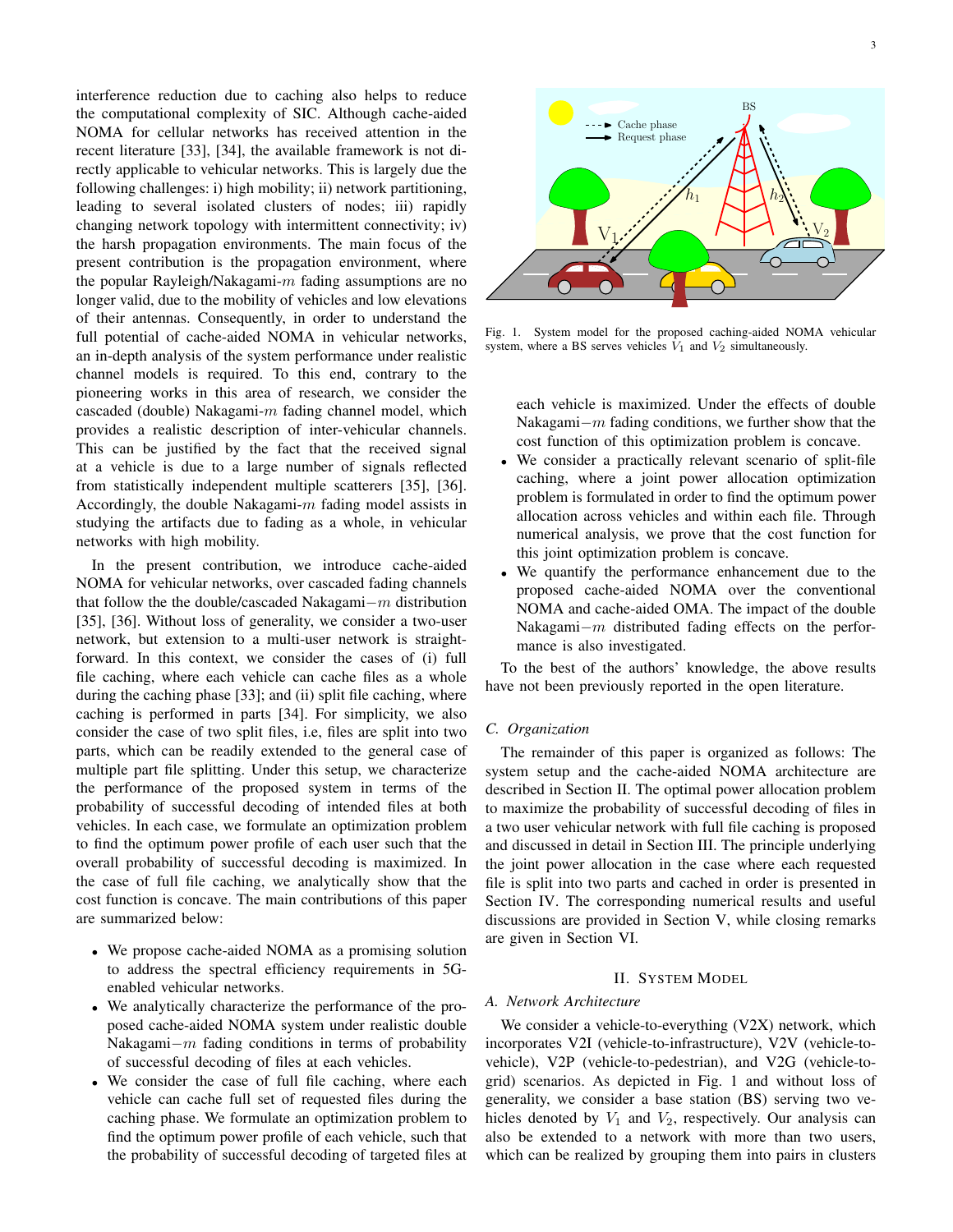and assigning orthogonal channels to each cluster. Also, it is assumed that  $h_1$  and  $h_2$  denote the complex channel coefficients between  $BS-V_1$ , and  $BS-V_2$ , respectively. It is recalled here that in vehicular communication systems<sup>1</sup>, the channel gains  $g_1 \triangleq |h_1|$  and  $g_2 \triangleq |h_2|$  are accurately modeled by a product of two independent cascaded Nakagami*m* distributions, i.e,  $g_1 \sim \mathcal{N}^2((m_1^{(1)}, \Omega_1^{(1)}), (m_2^{(1)}, \Omega_2^{(1)}))$ , and  $g_2 \sim \mathcal{N}^2((m_2^{(1)}, \Omega_2^{(1)}), (m_2^{(2)}, \Omega_2^{(2)}))$ , respectively, [35], [36]. To this effect, their probability density functions, denoted by  $f_{g_1}(g)$  and  $f_{g_2}(g)$ , are given by [35]

$$
f_{g_i}(g) = \frac{2G_{0,2}^{2,0}\left(\frac{m_1^{(i)}m_2^{(i)}g^2}{\Omega_1^{(i)}\Omega_2^{(i)}}\bigg|_{m_1^{(i)},m_2^{(i)}}\right)}{g\Gamma(m_1^{(i)})\Gamma(m_2^{(i)})},\tag{1}
$$

for  $i = 1, 2$ , where  $\Gamma(\cdot)$  and  $G_{m,n}^{p,q}(\cdot)$  denote the Euler's gamma and Meijer-G functions, respectively [37]. The double Nakagami*−m* distribution is considered a cascaded fading model and it constitutes a generalization of the double Rayleigh distribution, which is included as a special case [38]. Moreover, the square of the double Nakagami*−m* distributed random variables, that is,  $g_1^2$  and  $g_2^2$  have double Gamma distribution, and their respective densities are given by a standard transformation of random variables as:

$$
f_{g_i^2}(g) = \frac{2g^{\frac{m_1^{(i)} - m_2^{(i)}}{2} - 1}}{\Gamma(m_1^{(i)})\Gamma(m_2^{(i)})\left(\frac{\Omega_1^{(i)}\Omega_2^{(i)}}{m_1^{(i)}m_2^{(i)}}\right)^{\frac{m_1^{(i)} + m_2^{(i)}}{2}}}
$$

$$
\times \mathcal{K}_{m_1^{(i)} - m_2^{(i)}}\left(2\sqrt{\frac{m_1^{(i)}m_2^{(i)}}{\Omega_1^{(i)}\Omega_2^{(i)}}g}\right), \quad (2)
$$

for  $i = 1, 2$ , where  $\mathcal{K}_n(\cdot)$  is the modified Bessel function of the second kind, with order  $n \in \mathbb{R}$  [37]. Based on this, the corresponding CDFs are given by

$$
F_{g_i^2}(g) = \frac{G_{1,3}^{2,1} \left( \left. \frac{m_1^{(i)} m_2^{(i)} g}{\Omega_1^{(i)} \Omega_2^{(i)}} \right|_{m_1^{(i)}, m_2^{(i)}, 0} \right)}{\Gamma(m_1^{(i)}) \Gamma(m_2^{(i)})},
$$
(3)

for  $i = 1$ , 2. In what follows, we introduce the model on caching.

## *B. Caching Model and Assumptions*

We assume that  $V_1$  and  $V_2$  are equipped with a finite capacity cache of size  $\kappa$ . Let  $F \triangleq \{F_1, F_2, \ldots, F_T\}$  denote the finite set of files available at the BS. The popularity profile on F is then modeled by the popular Zipf distribution [4], with a skewness control parameter  $\zeta > 0$ .<sup>2</sup> In particular, the popularity of a file  $F_t \in F$  is given by the probability

$$
q_t = \frac{1}{t^{\zeta} \sum_{i=1}^{T} \frac{1}{i^{\zeta}}}, \quad t = 1, \dots, T,
$$
 (4)

<sup>1</sup>We consider a quasi-static fading channel between the BS and each users, typically observed in peak traffic hours [17].

such that  $q_1 > q_2 > \cdots > q_T > 0$ , and  $\sum_{t=1}^{T} q_t = 1$ . In the *caching phase*,  $V_1$  and  $V_2$  fetch and store a set of files from F, denoted by  $F_{V_1} \subset F$  and  $F_{V_2} \subset F$ , during the off-peak hours. With the popularity profile considered above, the optimal caching policy would be to cache from the most popular file to the least popular file. In the *requesting phase*, without loss of generality, we assume that users  $V_1$  and  $V_2$ request for files  $F_1 \in F$  and  $F_2 \in F$ , respectively. Furthermore, it is assumed that the BS has perfect knowledge of  $F_{V_1}$  and  $F_{V_2}$ , and that  $V_1$  and  $V_2$  possess knowledge of the power allocation scheme at the BS. For the former assumption, the information can be obtained at the BS during the requesting phase, i.e., when  $V_1$  and  $V_2$  share their cache status. For the latter, the BS can broadcast the information to  $V_1$  and  $V_2$ before communicating their files.

## *C. Downlink Communication Using NOMA*

 $y_1 = h_1($ 

Let  $x_1$  and  $x_2$  be the signals corresponding to  $F_1$  and  $F_2$ . The BS uses the NOMA configuration to send a superimposed signal to both  $V_1$  and  $V_2$ , which can decode their respective signals using the successive interference cancellation (SIC) technique. Let  $y_1$  and  $y_2$  be the received signals at  $V_1$  and *V*2, respectively, which are given as: *√*

and

$$
y_2 = h_2(\sqrt{\alpha P}x_1 + \sqrt{(1-\alpha)P}x_2) + w_2, \tag{6}
$$

 $\overline{\alpha P}x_1 + \sqrt{(1-\alpha)P}x_2 + w_1$  (5)

where, *P* is the average transmit power at the BS,  $\alpha$ *∈* (0*,* 1) denotes the fraction of power assigned to *V*1, and  $w_1$  and  $w_2$  are independent, circularly symmetric complex Gaussian distributions with zero mean and variance  $\sigma_1^2$  and  $\sigma_2^2$ , respectively. Concisely, this is denoted as *w*<sub>1</sub>  $\sim$  *CN*(0*, σ*<sub>1</sub><sup>2</sup>) and *w*<sub>2</sub>  $\sim$  *CN*(0*, σ*<sub>2</sub><sup>2</sup>). As mentioned earlier,  $|h_1| \sim \mathcal{N}^2((m_1^{(1)}, \Omega_1^{(1)}), (m_2^{(1)}, \Omega_2^{(1)}))$  and  $|h_2| \sim$  $\mathcal{N}^{2}((m_{1}^{(2)},\Omega_{1}^{(2)}),(m_{2}^{(2)},\Omega_{2}^{(2)})).$ 

It is important to observe that in the considered cachingbased NOMA in vehicular networks, each user can decode its own signal by reducing or removing the interference due to the signal of the other user, by using the contents obtained during the caching phase. This increases the probability of successful decoding of the signals of each user. We assume that the files  $F_1$  and  $F_2$  can be decoded successfully by either *V*<sub>1</sub> or *V*<sub>2</sub>, when the received SINR is greater than  $\gamma_1 > 0$  and  $\gamma_2$  > 0, respectively. Depending on the files cached by *V*<sub>1</sub> and *V*<sup>2</sup> during the caching phase, one of the following four scenarios can occur:

Case A:  $V_1$  has cached  $F_2$ , and  $V_2$  has cached  $F_1$ .

- Case B:  $V_1$  has cached  $F_2$ , but  $V_2$  has missed caching  $F_1$ .
- Case C:  $V_1$  has missed caching  $F_2$ , but  $V_2$  has cached  $F_1$ .
- Case D:  $V_1$  has missed caching  $F_2$ , and  $V_2$  has missed caching *F*1.

Mathematically, the above scenarios can be represented as:

- Case A:  $F_2 \in F_{V_1}$ , and  $F_1 \in F_{V_2}$ .
- Case B:  $F_2 \in \mathbb{F}_{V_1}$ , and  $\{F_1\} \cap \mathbb{F}_{V_2} = \Phi$ , where  $\Phi$  is the null set.
- Case C:  ${F_2} \cap F_{V_1} = \Phi$ , and  $F_1 \in F_{V_2}$ .

<sup>&</sup>lt;sup>2</sup>Our analysis is valid even for any meaningful popularity profile. In general, the popularity profile is only used to dictate which files to cache at  $V_1$  and *V*2.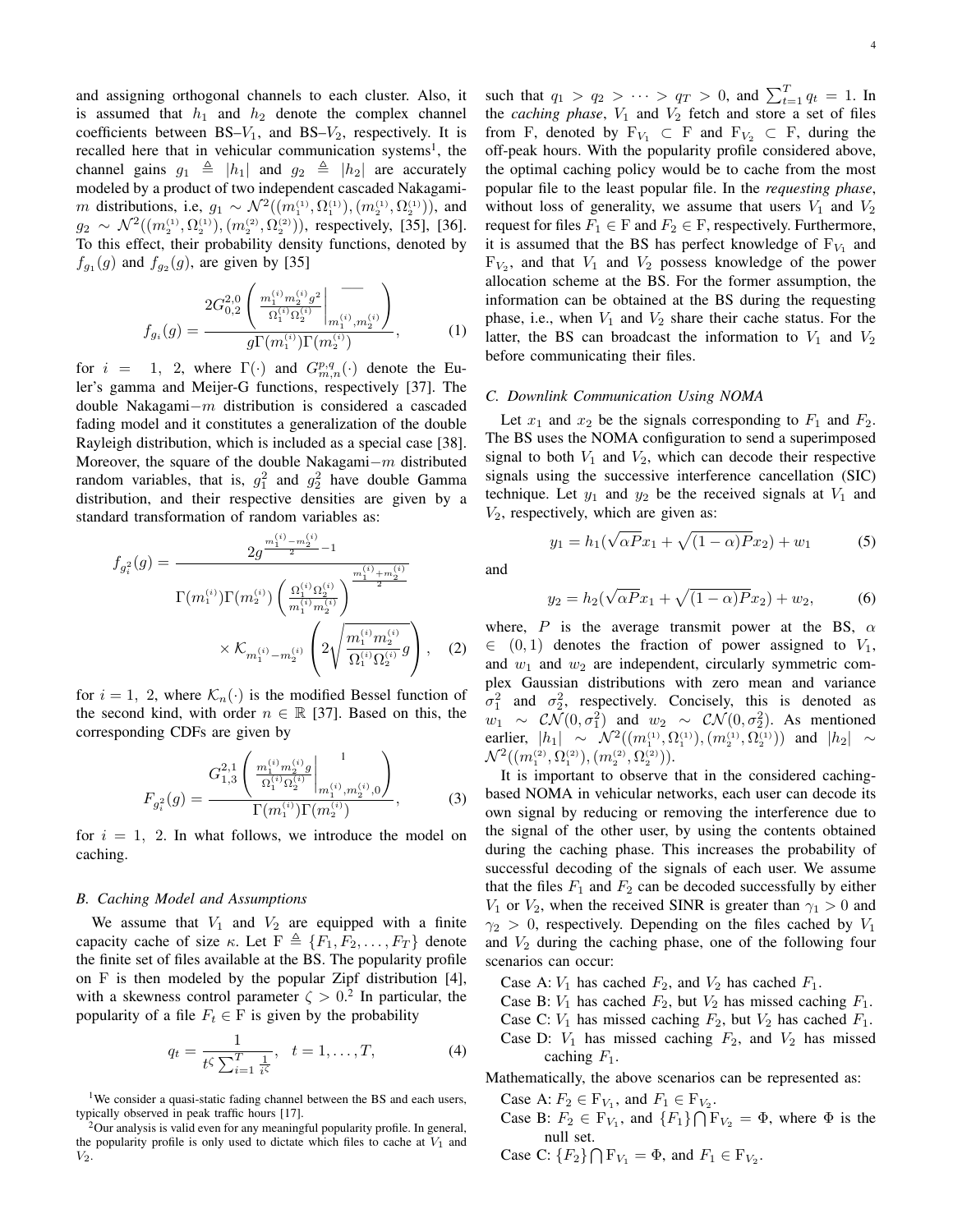Case D:  ${F_2} \cap F_{V_1} = \Phi$ , and  ${F_1} \cap F_{V_2} = \Phi$ .

To this effect, we intend to find the optimal power allocation policy in each case, such that their respective probabilities of successful decoding of files  $F_1$  and  $F_2$  at  $V_1$  and  $V_2$  are maximized. In the next section, we provide the mathematical details of each case and formulate the corresponding optimization problems.

## III. FULL FILE CACHING: OPTIMAL POWER ALLOCATION

In this section, we provide the mathematical details on the optimal values of  $\alpha$  for all the above mentioned cases, such that their respective probabilities of successful decoding of *F*<sup>1</sup> and  $F_2$  at  $V_1$  and  $V_2$  are maximized. Towards this end, we first derive the expressions for the probability of successful decoding of files in each case.

#### *A. Probability of Successful Decoding*

*1) Case A:* When both  $V_1$  and  $V_2$  have each others' files at their cache, irrespective of the value of  $\alpha$ ,  $V_1$  and  $V_2$  will be able to decode  $F_1$  and  $F_2$  by canceling out the signals due to  $F_2$  and  $F_1$ , respectively. Therefore, the probabilities of successful decoding of  $F_1$  and  $F_2$  at  $V_1$  and  $V_2$  are given by

$$
P_{s,V_1}^{(A)} = P\left\{\frac{\alpha P g_1^2}{\sigma_1^2} > \gamma_1\right\}
$$
 (7)

and

$$
P_{s,V_2}^{(A)} = P\left\{\frac{(1-\alpha)Pg_2^2}{\sigma_2^2} > \gamma_2\right\}
$$
 (8)

respectively. Recall that  $\gamma_1$  and  $\gamma_2$  denote the thresholds on SINR for successful decoding of files  $F_1$  and  $F_2$ , at either  $V_1$ or  $V_2$ .

*2) Case B:* As in the previous case, since  $F_2 \in \mathbb{F}_{V_1}$ ,  $V_1$ can decode  $F_1$  irrespective of  $\alpha$ , with probability

$$
P_{s,V_1}^{(B)} = P\left\{\frac{\alpha P g_1^2}{\sigma_1^2} > \gamma_1\right\}.
$$
 (9)

However, since  $V_2$  has not cached  $F_1$ , its probability of successful decoding depends on whether it is near or far from the BS. Each of these cases are considered separately. To this end, when  $\alpha \leq 0.5$ , that is, when  $V_2$  is far from the BS, it treats the signal from  $V_1$  as interference and decodes  $F_2$  with a success probability

$$
P_{s,V_2}^{(B)} = P\left\{\frac{(1-\alpha)Pg_2^2}{\alpha Pg_2^2 + \sigma_2^2} > \gamma_2\right\}.
$$
 (10)

On the contrary, when  $\alpha > 0.5$ , that is when  $V_2$  is closer, it first decodes  $F_1$  and then  $F_2$ , following SIC. The success probability in this case is given by

$$
P_{s,V_2}^{(B)} = P\left\{\frac{\alpha P g_2^2}{(1-\alpha)P g_2^2 + \sigma_2^2} > \gamma_1\right\} \times P\left\{\frac{(1-\alpha)P g_2^2}{\sigma_2^2} > \gamma_2\right\}.
$$
 (11)

*3) Case C:* Similar to the case B, irrespective of the value of  $\alpha$ ,  $V_2$  decodes  $F_2$  successfully with a probability

$$
P_{s,V_2}^{(C)} = P\left\{\frac{(1-\alpha)Pg_2^2}{\sigma_2^2} > \gamma_2\right\}.
$$
 (12)

On the contrary, when  $\alpha > 0.5$ ,  $V_1$  decodes  $F_1$  successfully with a probability

$$
P_{s,V_1}^{(C)} = P\left\{\frac{\alpha P g_1^2}{(1-\alpha)P g_1^2 + \sigma_1^2} > \gamma_1\right\},\qquad(13)
$$

and with a corresponding success probability of

$$
P_{s,V_1}^{(C)} = P\left\{\frac{(1-\alpha)Pg_1^2}{\alpha Pg_1^2 + \sigma_1^2} > \gamma_2\right\} P\left\{\frac{\alpha Pg_1^2}{\sigma_1^2} > \gamma_1\right\},\quad(14)
$$

when  $\alpha \leq 0.5$ .

*4) Case D:* In this case, when  $\alpha > 0.5$ ,  $V_1$  is able to decode *F*<sup>1</sup> successfully with probability

$$
P_{s,V_1}^{(D)} = P\left\{\frac{\alpha P g_1^2}{(1-\alpha)P g_1^2 + \sigma_1^2} > \gamma_1\right\},\qquad(15)
$$

while  $V_2$  has a success probability of

$$
P_{s,V_2}^{(D)} = P\left\{\frac{\alpha P g_2^2}{(1-\alpha)P g_2^2 + \sigma_2^2} > \gamma_1\right\}
$$

$$
\times P\left\{\frac{(1-\alpha)P g_2^2}{\sigma_2^2} > \gamma_2\right\}.
$$
 (16)

Finally, when  $\alpha \leq 0.5$ ,  $V_2$  decodes  $F_2$  with probability

$$
P_{s,V_2}^{(D)} = P\left\{\frac{(1-\alpha)Pg_2^2}{\alpha Pg_2^2 + \sigma_2^2} > \gamma_2\right\},
$$
 (17)

while the probability of success at  $V_1$  is expressed as

$$
P_{s,V_1}^{(D)} = P\left\{\frac{(1-\alpha)Pg_1^2}{\alpha Pg_1^2 + \sigma_1^2} > \gamma_2\right\} P\left\{\frac{\alpha Pg_1^2}{\sigma_1^2} > \gamma_1\right\}.
$$
 (18)

## *B. Power Allocation*

The optimal power allocation problems in all the considered cases is described below, recalling that in each case, the probability of successful decoding of  $F_1$  and  $F_2$  is the product of individual success probabilities.

*1) Case A:* As seen earlier for case A, the probability of successful decoding is independent of *α*. Therefore, the optimization problem for case A would be

$$
OP_A: \max \ P_{s,V_1}^{(A)} P_{s,V_2}^{(A)}
$$
  
s.t.  $0 \le \alpha \le 1$ . (19)

 $\Box$ 

Next, we prove that the cost function in (19) is concave in  $0 \leq \alpha \leq 1$ , through the following proposition. The concavity of the probability of success and the details corresponding to the other cases lead to lengthy expressions, and are omitted for brevity.

**Proposition 1.** The function  $P_s^{(A)} \triangleq P_{s,V}^{(A)}$  $_{s, V_1}^{(A)}\mathrm{P}_{s, V_2}^{(A)}$  $\int_{s,V_2}^{(A)}$  *is concave in*  $0 \leq \alpha \leq 1$ .

*Proof.* See Appendix.

A similar approach can be employed to establish the concavity of the cost function in the other optimization problems.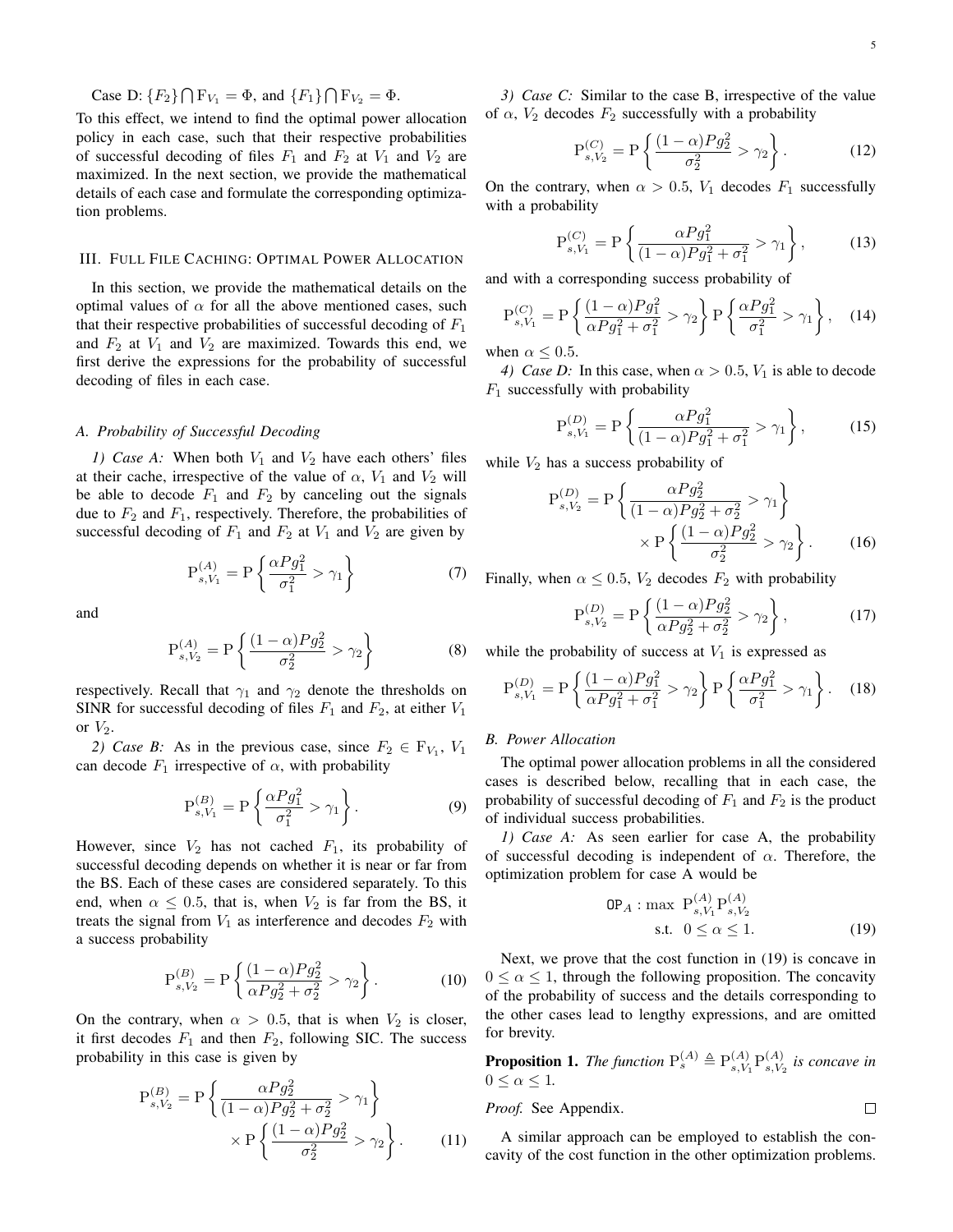*2) Case B:* For case B, recall that two sub-cases occur. For the case with  $\alpha > 0.5$ , the requirement from  $P_{sV}^{(B)}$  $\binom{D}{s, V_2}$ , namely,

$$
\frac{\alpha P g_2^2}{(1-\alpha)P g_2^2 + \sigma_2^2} > \gamma_1
$$
\n(20)

i.e.

$$
\frac{\sigma_1^2}{\alpha P \left[\frac{1}{\gamma_1} - 1\right] - P} > 0\tag{21}
$$

yields the condition  $\alpha > \frac{\gamma_1}{1+\gamma_1}$ , and  $P_{s, V_1}^{(B)}$  $s, V_2$  also results in the requirement that  $\alpha \leq 1$ . Since  $\gamma_2 > 0$ , we obtain the following optimization problem:

$$
OP_B^{(\alpha > 0.5)} : \max \n\begin{cases}\n\text{P}_{s, V_1}^{(B)} P_{s, V_2}^{(B)} \\
\text{s.t.} \quad \frac{\gamma_1}{1 + \gamma_1} \le \alpha \le 1,\n\end{cases}\n\tag{22}
$$

Similarly, when  $\alpha \leq 0.5$ , the condition

$$
\frac{(1-\alpha)P g_2^2}{\alpha P g_2^2 + \sigma_2^2} > \gamma_2
$$
\n(23)

i.e.

$$
\frac{\sigma_2^2}{\frac{P}{\gamma_2^2} - \alpha P \left(\frac{1}{\gamma_2} + 1\right)} > 0\tag{24}
$$

dictates that  $\alpha \leq \frac{1}{1+\gamma_2}$ . In this case, the optimization problem becomes

$$
OP_B^{(\alpha \le 0.5)} : \max \quad P_{s,V_1}^{(B)} P_{s,V_2}^{(B)}
$$
  
s.t.  $0 \le \alpha \le \frac{1}{1 + \gamma_2}.$  (25)

with the requirement  $\alpha > 0$  from  $P_{sV}^{(B)}$  $\frac{(D)}{s, V_1}$ 

*3) Case C:* The individual optimization problems corresponding to  $\alpha > 0.5$  and  $\alpha \leq 0.5$  are respectively given by

$$
OP_C^{(\alpha > 0.5)} : \max \quad P_{s, V_1}^{(C)} P_{s, V_2}^{(C)}
$$
  
s.t. 
$$
\frac{\gamma_1}{1 + \gamma_1} \le \alpha \le 1,
$$
 (26)

$$
OP_C^{(\alpha \le 0.5)} : \max \begin{cases} P_{s,V_1}^{(C)} P_{s,V_2}^{(C)} \\ \text{s.t.} & 0 \le \alpha \le \frac{1}{1 + \gamma_2}. \end{cases}
$$
 (27)

*4) Case D:* Finally, the optimization problem for case D for  $\alpha > 0.5$  and  $\alpha \leq 0.5$  can be formulated as

$$
\mathsf{OP}_{D}^{(\alpha>0.5)} : \max \quad \mathbf{P}_{s,V_1}^{(D)} \mathbf{P}_{s,V_2}^{(D)}
$$
\ns.t. 
$$
\frac{\gamma_1}{1+\gamma_1} \le \alpha \le 1,
$$
\n(28)

$$
OP_D^{(\alpha \le 0.5)} : \max \tP_{s,V_1}^{(D)} P_{s,V_2}^{(D)}
$$
  
s.t.  $0 \le \alpha \le \frac{1}{1 + \gamma_2}.$  (29)

Next, we extend the above framework to the case where the individual files  $F_1$  and  $F_2$  are split into two parts, and each part is transmitted simultaneously.

# IV. SPLIT FILE CACHING: OPTIMAL POWER ALLOCATION

In this section, we consider the case where the files  $F_1$  and  $F_2$  are split further into sub-files. Without loss of generality, we consider the simplest case where each file is split into two sub-files. This analysis can then be readily extended to the case of splitting a file to greater than two sub-files. As shown in Fig. 2, the sub-files of  $F_1$  and  $F_2$  are denoted by  $F_1^{(1)}$ ,  $F_1^{(2)}$ , and  $F_2^{(1)}$ ,  $F_2^{(2)}$ , respectively. It is assumed that the BS needs  $\beta$  fraction of the assigned powers to transmit  $F_{\ell}^{(1)}$ ,(1)<br> $\ell_{\infty}$ ,  $\ell = 1, 2$  and  $1 - \beta$  fraction of the powers to transmit  $F_{\ell}^{(2)}$ *ℓ* ,  $\ell = 1, 2$ , respectively. Moreover, let the signals corresponding to  $F_1^{(1)}$ ,  $F_1^{(2)}$ ,  $F_2^{(1)}$ , and  $F_2^{(2)}$  be denoted by  $x_1^{(1)}$ ,  $x_1^{(2)}$ ,  $x_2^{(1)}$ , and  $x_2^{(2)}$ , respectively. Based on this, the superimposed signal transmitted by the BS is represented as

$$
x = \sqrt{\beta \alpha P} x_1^{(1)} + \sqrt{(1-\beta)\alpha P} x_1^{(2)} + \sqrt{\beta(1-\alpha)P} x_2^{(1)} + \sqrt{(1-\beta)(1-\alpha)P} x_2^{(2)}.
$$
 (30)

Let the SINR constraint for decoding the files  $F_1^{(1)}$ ,  $F_1^{(2)}$ ,  $F_2^{(1)}$ , and  $F_2^{(2)}$  be given by  $\gamma_1^{(1)}$ ,  $\gamma_1^{(2)}$ ,  $\gamma_2^{(1)}$ , and  $\gamma_2^{(2)}$ , respectively. Depending on the file portions cached by  $V_1$  and  $V_2$ , several classes and sub-cases are conceivable. An example of one such class includes the following sub-cases:

- (a)  $V_1$  has cached  $F_2^{(1)}$  and  $V_2$  has cached  $F_1^{(1)}$ .
- (b)  $V_1$  has not cached any portions of  $F_2$  and  $V_2$  has cached *F* 1 .
- (c)  $V_1$  has cached  $F_2^{(1)}$  and  $V_2$  has not cached any portions of  $F_1$ .
- (d) Neither  $V_1$  has cached any portions of  $F_2$ , nor  $V_2$  has cached any portions of  $F_1$ .

In the following, we restrict our attention to the first scenario, which is illustrated in Fig. 2, among such several other cases which can be defined accordingly [34]. Our framework can also be similarly extended to the other cases. For the case at hand, the signals received at  $V_1$  and  $V_2$ , after cancellation of pre-cached signals are given by

$$
y_1 = h_1(\sqrt{\beta \alpha P} x_1^{(1)} + \sqrt{(1-\beta)\alpha P} x_1^{(2)} + \sqrt{(1-\beta)(1-\alpha)P} x_2^{(2)}) + w_1
$$
 (31)

and

$$
y_2 = h_2(\sqrt{(1-\beta)\alpha P}x_1^{(2)} + \sqrt{\beta(1-\alpha)P}x_2^{(1)} + \sqrt{(1-\beta)(1-\alpha)P}x_2^{(2)}) + w_2.
$$
 (32)

For the above case where  $V_1$  has cached  $F_2^{(1)}$  and  $V_2$  has cached  $F_1^{(1)}$ , that is,  $F_2^{(1)} \in F_{V_1}$ , and  $F_1^{(1)} \in F_{V_2}$ , two subcases arise depending on whether  $\alpha \leq 0.5$  or  $\alpha > 0.5$ . For the case when  $\alpha > 0.5$ , the far user  $V_1$  will first decode  $F_1^{(1)}$ , with probability

$$
P_{s,V_1}^{(a,1)} = P\left\{\frac{\alpha\beta P g_1^2}{(1-\beta)P g_1^2 + \sigma_1^2} > \gamma_1^{(1)}\right\},\qquad(33)
$$

and will decode  $F_1^{(2)}$  later, with probability

$$
P_{s,V_1}^{(a,2)} = P\left\{\frac{\alpha(1-\beta)Pg_1^2}{(1-\alpha)(1-\beta)Pg_1^2 + \sigma_1^2} > \gamma_1^{(2)}\right\}.
$$
 (34)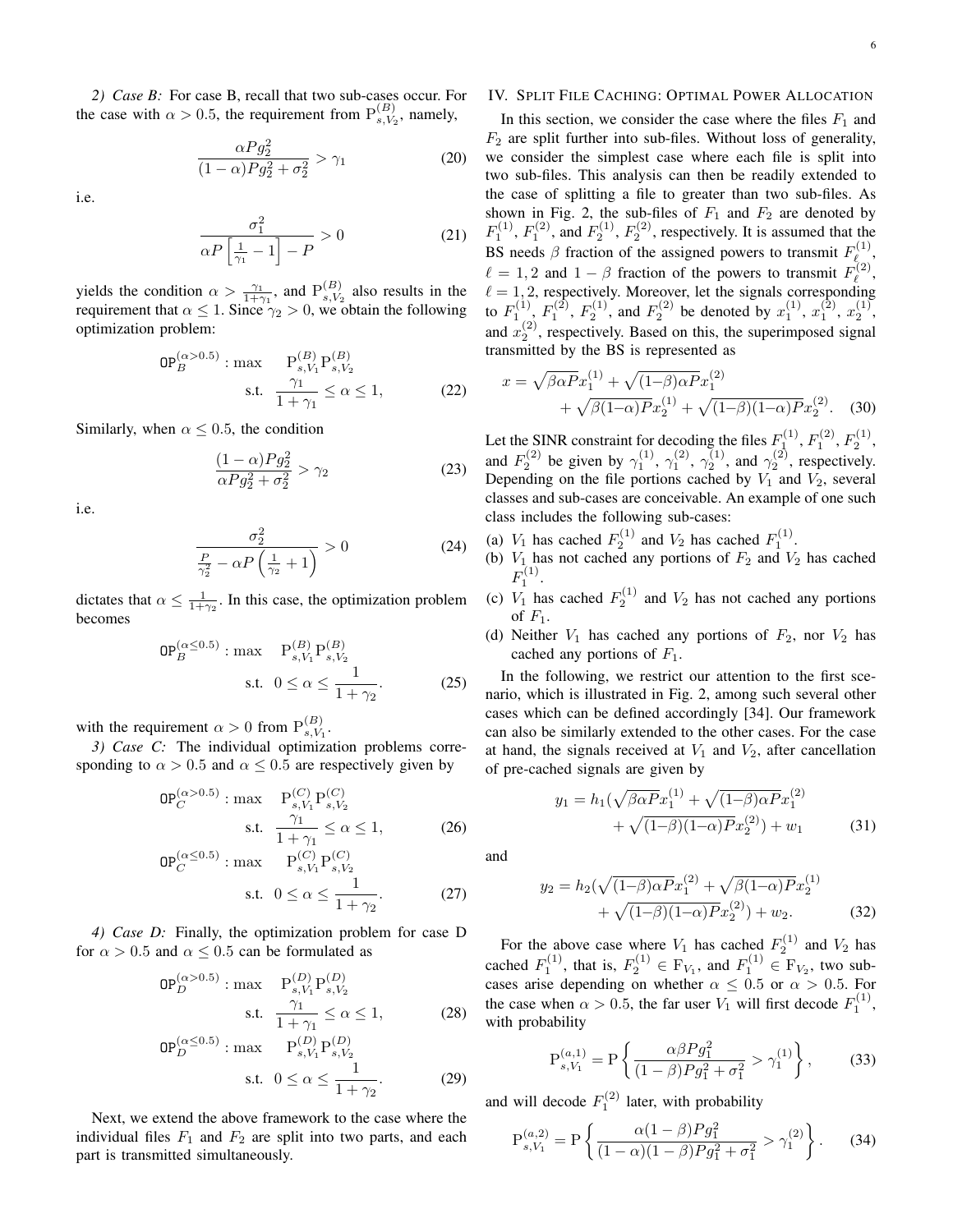

Fig. 2. File split-up model for transmission and caching. The right hand side of the figure shows the case where  $F_2^{(1)} \in F_{V_1}$  and  $F_1^{(1)} \in F_{V_2}$ .

On the contrary,  $V_2$ , which is the near user, employs SIC and first decodes  $F_1^{(2)}$  with probability

$$
P_{s,V_2}^{(a,1)} = P\left\{\frac{\alpha(1-\beta)Pg_2^2}{(1-\alpha)Pg_2^2 + \sigma_2^2} > \gamma_1^{(2)}\right\},\qquad(35)
$$

then decodes  $F_2^{(1)}$  with probability

$$
P_{s,V_2}^{(a,2)} = P\left\{\frac{\beta(1-\alpha)Pg_2^2}{(1-\alpha)(1-\beta)Pg_2^2 + \sigma_2^2} > \gamma_2^{(1)}\right\},\qquad(36)
$$

followed by decoding  $F_2^{(2)}$  with probability

$$
P_{s,V_2}^{(a,3)} = P\left\{\frac{(1-\beta)(1-\alpha)Pg_2^2}{\sigma_2^2} > \gamma_2^{(2)}\right\}.
$$
 (37)

Similarly, for the case when  $\alpha \leq 0.5$ , the far user  $V_2$  will decode  $F_2^{(1)}$  first, with probability

$$
P_{s,V_2}^{(a,1)} = P\left\{\frac{(1-\alpha)\beta P g_2^2}{(1-\beta)P g_2^2 + \sigma_2^2} > \gamma_2^{(1)}\right\},\qquad(38)
$$

followed by  $F_2^{(2)}$  with probability

$$
P_{s,V_2}^{(a,2)} = P\left\{\frac{(1-\alpha)(1-\beta)Pg_2^2}{\alpha(1-\beta)Pg_2^2 + \sigma_2^2} > \gamma_2^{(2)}\right\}.
$$
 (39)

Lastly, the near user  $V_1$  employs SIC to decode  $F_2^{(2)}$  first with probability

$$
P_{s,V_1}^{(a,1)} = P\left\{\frac{(1-\alpha)(1-\beta)Pg_1^2}{\alpha Pg_1^2 + \sigma_1^2} > \gamma_2^{(2)}\right\},\qquad(40)
$$

then decodes  $F_1^{(1)}$  with probability

$$
P_{s,V_1}^{(a,2)} = P\left\{\frac{\alpha\beta P g_1^2}{\alpha(1-\beta)P g_1^2 + \sigma_1^2} > \gamma_1^{(1)}\right\},\qquad(41)
$$

followed by finally decoding  $F_1^{(2)}$  with probability

$$
P_{s,V_1}^{(a,3)} = P\left\{\frac{\alpha(1-\beta)Pg_1^2}{\sigma_1^2} > \gamma_1^{(2)}\right\}.
$$
 (42)

TABLE I PARAMETER SETTINGS

| <b>Parameters</b>                    | <b>Settings</b> |
|--------------------------------------|-----------------|
| $m_1^{(1)}, m_2^{(1)}$               | 1,1             |
| $m_1^{(2)}, m_2^{(2)}$               | 1,1             |
| $\Omega^{(1)}_1, \Omega^{(1)}_2$     | 2, 2            |
| $\Omega_1^{(2)}, \Omega_2^{(2)}$     | 2, 2            |
| Path loss exponent d                 | 2               |
| Distances of $V_1$ and $V_2$ from BS | 1,0.5           |
| Files at BS, $T$                     | 5               |
| Cache size at $V_1$ and $V_2$        |                 |
| Noise variance $\sigma_1^2$          |                 |
| Noise variance $\sigma_2^2$          |                 |
| SINR threshold $\gamma_1$            |                 |
| SINR threshold $\gamma_2$            |                 |
| Zipf parameter $\zeta$               | 0.5             |

# *A. Power Allocation*

Following the above discussion and the framework considered in Sec. III, we propose the following optimization problem to jointly design the power allocation factors  $\alpha$  and *β*, such that the overall probability of successful decoding is maximized. That is, for the case when  $\alpha > 0.5$ , the optimization problem is formulated as

$$
OP_a: \max_{\alpha,\beta} P_{s,V_1}^{(a,1)} P_{s,V_1}^{(a,2)} P_{s,V_2}^{(a,1)} P_{s,V_2}^{(a,2)} P_{s,V_2}^{(a,3)}
$$
  
s.t.  $0.5 \le \alpha \le 1$ ,  
 $0 \le \beta \le 1$  (43)

whereas for the case of  $\alpha \leq 0.5$ , the optimization problem is formulated as

$$
OP_a: \max_{\alpha,\beta} P_{s,V_1}^{(a,1)} P_{s,V_1}^{(a,2)} P_{s,V_1}^{(a,3)} P_{s,V_2}^{(a,1)} P_{s,V_2}^{(a,2)}
$$
  
s.t.  $0 \le \alpha \le 0.5$ ,  
 $0 \le \beta \le 1$ . (44)

It is not an easy task to analytically characterize the optimization problems given above, due to the complicated expressions in (2). Therefore, we resort to numerical techniques, where we observe that the probability of successful decoding is concave with respect to the tuple  $(\alpha, \beta)$  in their respective range. The optimal pair  $(\alpha^*, \beta^*)$  can be obtained through techniques such as steepest ascent, and other search algorithms. This point is further elaborated in Sec. V.

## V. NUMERICAL RESULTS

In this section, we discuss the performance of the proposed cache-aided NOMA, and compare its performance to conventional NOMA and cache-aided orthogonal multiple access (OMA) systems. First, we consider the full file caching scenario studied in Sec. III. Unless stated otherwise, the parameters used for our simulations are listed in Tab. I. Since the popularity profile is modeled by the Zipf distribution, the optimal caching policy would be to cache the most popular files, depending on the cache size of  $V_1$  and  $V_2$ .

Fig. 3 shows the performance of the probability of successful decoding, i.e.,  $P_{s,V}^{(A)}$  $\Pr^{(A)}_{s,V_1} \mathrm{P}^{(A)}_{s,V_2}$  $s_1^{(A)}$  with respect to  $\alpha$ , for the cases A, B, C and D. It is noticed that for each case, as expected, the cost function is concave in  $\alpha$ . In particular for case A,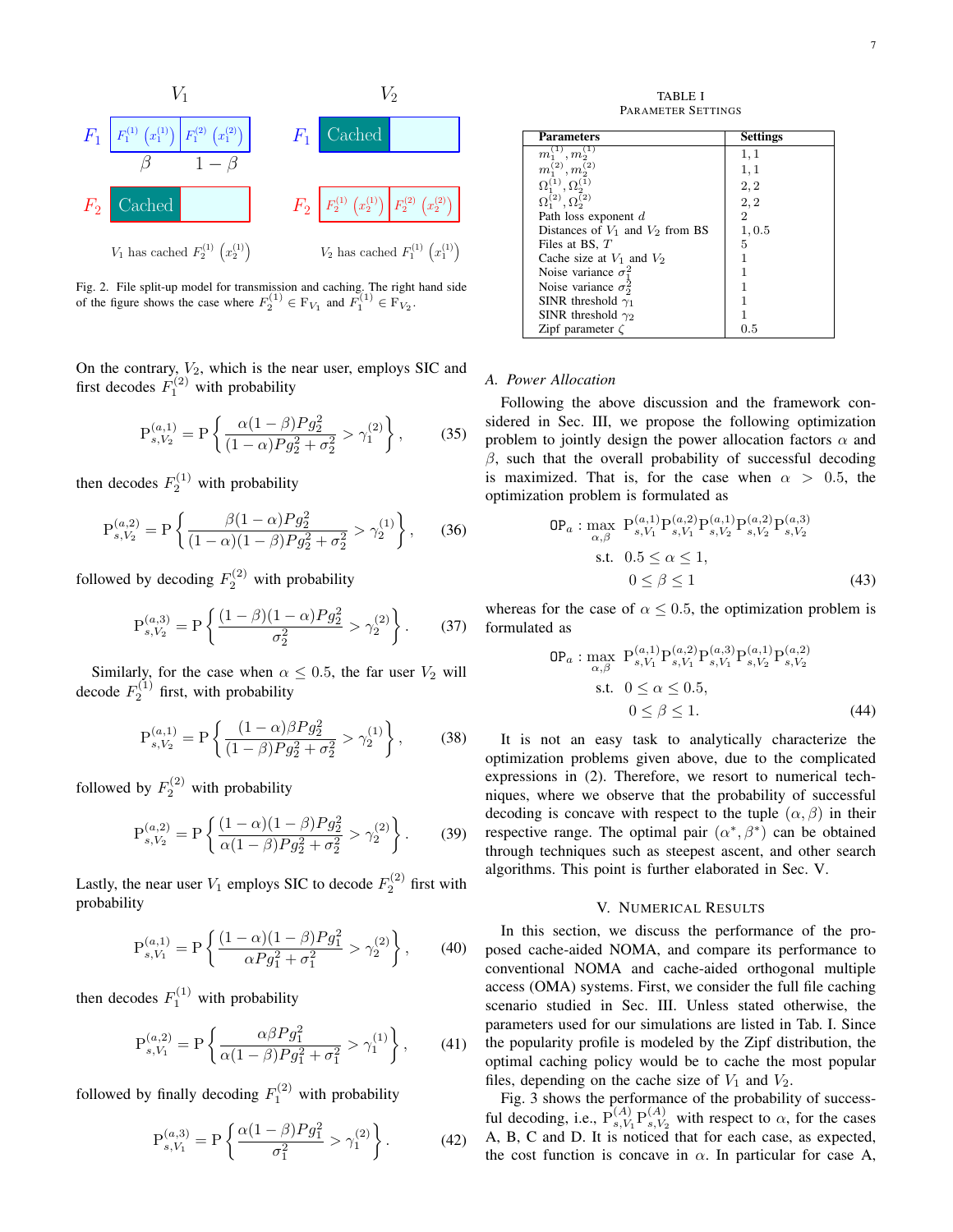

Fig. 3. The cost functions in the associated optimization problems are shown to be concave.



Fig. 4. Performance comparison of caching-aided NOMA (denoted by C-NOMA) and caching-aided OMA (denoted by C-OMA), in terms of variation of probability of successful decoding with different values of the Zipf distribution parameter *ζ*, under Nakagami and double Nakagami distributions.

as expected from Lemma 1, the probability of successful decoding is concave in the entire range of  $\alpha$ . The optimal  $\alpha$  in each case and sub-cases is found through the bisection method [39, Alg. 4.1].

Fig. 4 compares the performances of cache-aided NOMA and cache-aided OMA systems under Nakagami*−m* and double Nakagami*−m* fading conditions, which are considered suitable in vehicle-to-vehicle communications. To this effect, different values of *ζ* are considered, with an SNR of 10 dB. In both cases, NOMA exhibits a better performance compared to the OMA counterpart. It is evident though that for both NOMA and OMA, the performance under the double Nakagami*−m* fading conditions is inferior compared to that encountered under of conventional Nakagami*−m* fading, which is expected due to the cascaded nature of the double Nakagami*−m* model. However, the magnitude of degradation in OMA is severe compared to NOMA, especially in the regime where  $\zeta \to 0$ ,



Fig. 5. Performance comparison of caching-aided NOMA and caching-aided OMA, in terms of variation of probability of successful decoding with *ζ*, for different values of cache sizes available at *V*<sup>1</sup> and *V*2.



Fig. 6. Performance comparison of caching-aided NOMA and caching-aided OMA, in terms of variation of probability of successful decoding with SNR, for different values of the Zipf parameter *ζ*.

which is of practical relevance. Therefore, the assumption of Nakagami*−m* fading model yields an unrealistic upper bound on the performances of cache-aided NOMA and cache-aided OMA, which is over-optimistic in the latter case.

Fig. 5 compares the performances of cache-aided NOMA and cache-aided OMA systems for different values of *ζ* and cache sizes, available at  $V_1$  and  $V_2$ . The received SNR is fixed at 10 dB and it is observed that a large cache at  $V_1$  and  $V_2$ improves the performance of NOMA and OMA, since the probability of caching the files requested by another vehicle increases with the cache size. Once again, for lower values of *ζ*, it is observed that the NOMA system offers significant performance gain compared to the OMA counterpart, while it also exhibits a slower performance degradation with *ζ*.

Fig. 6 depicts the performance of proposed scheme and compare it with cache-aided OMA for different Zipf parameter *ζ* values. As expected, the proposed cache-aided NOMA offers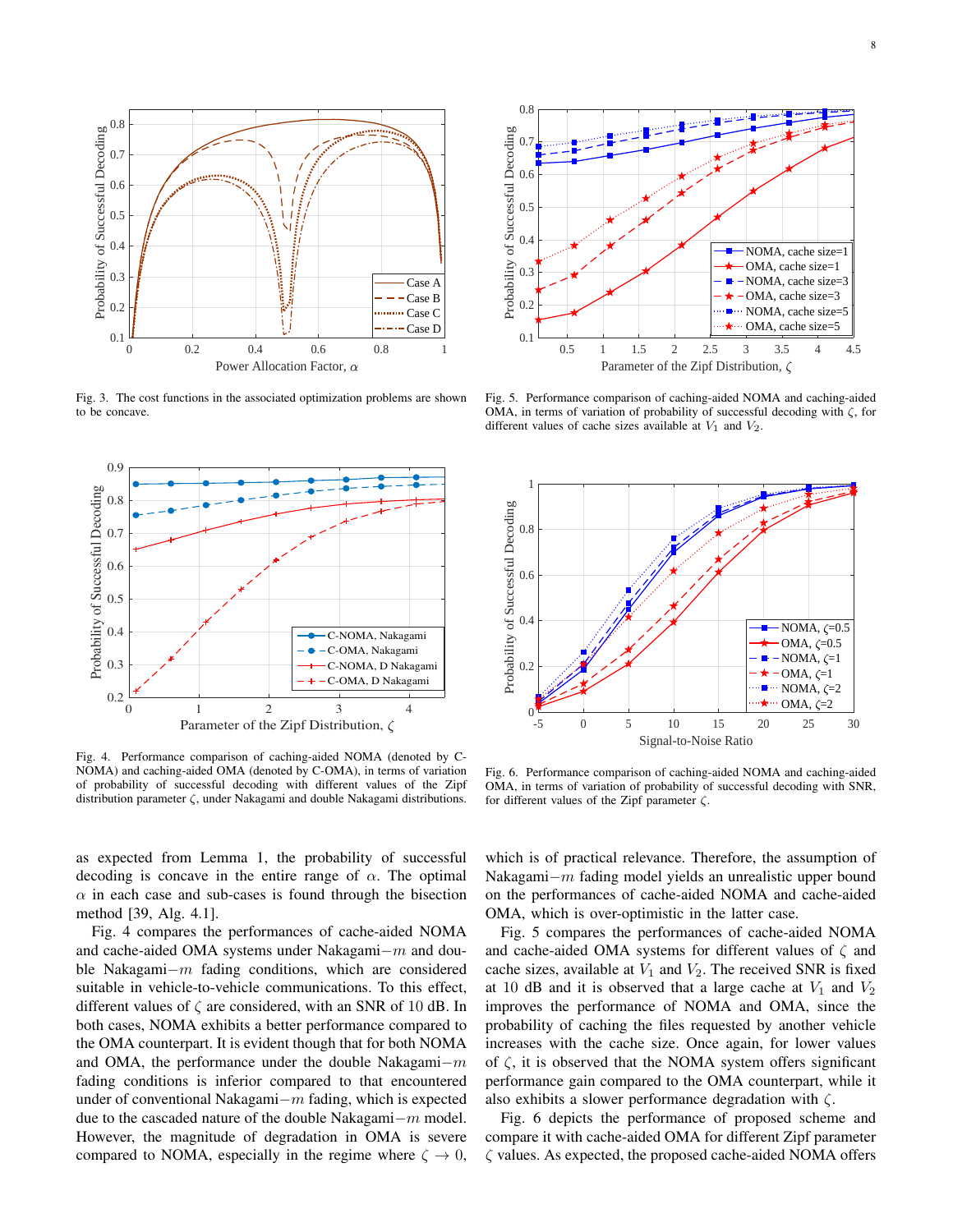

Fig. 7. Performance comparison of caching-aided NOMA, in terms of variation of probability of successful decoding for different number of cached files, under Nakagami*−m* and double Nakagami*−m* distributions.



Fig. 8. Performance comparison of caching-aided NOMA and conventional NOMA, in terms of variation of probability of successful decoding with different cache sizes at each vehicle, for different number of files available at the BS.



Fig. 9. Performance comparison of caching-aided NOMA under spatiotemporally correlated Rician distribution [40], in terms of variation of probability of successful decoding with SNR, for different values of the channel gain at the antenna of each vehicle.



Fig. 10. Performance comparison of split file caching-aided NOMA for the cost function given in (44) with SNR, for different values of power allocation factors *α* and *β*.

a better performance for all  $\zeta$  values. Note that the marginal performance improvement also matches with the behavior reported in [33]. Moreover, since a higher value of *ζ* makes the popularity profile more skewed towards the first file, the performances of both NOMA and OMA increase with an increase in  $\zeta$ . This is because the probability of occurrence of case A increases with *ζ*, which dominates the average performance. The performance improvement offered due to cache-aided NOMA is significant for low  $\zeta$ , in comparison to OMA.

Fig. 7 compares the performances of cache-aided NOMA and cache-aided OMA, for different number of cached files at *V*<sup>1</sup> and *V*2. Once again, the achieved performance by NOMA outperforms that of OMA and, as expected, increases with an increase in the number of cached files. Also, the achieved performance due to the double Nakagami*−m* is outperformed by that of of the conventional Nakagami fading*−m*, as expected. Similarly, Fig. 8 shows the impact of cancellation of interference due to caching on the proposed NOMA system. It is seen that in comparison with the conventional NOMA system, the proposed cache-aided NOMA system offers a better performance as the cache size at  $V_1$  and  $V_2$  increases. Moreover, the performance also improves for lower values of the total files available at the BS, *T*. This is expected, since a lesser *T* and a larger cache size improves the probability of caching the requested file in the caching phase. Moreover, when the cache size at  $V_1$  and  $V_2$  is zero, that is, when  $V_1$  and  $V_2$  do not cache any files in the caching phase, the performances of conventional NOMA and the caching-aided NOMA are equal.

In Fig. 9, we investigate the performance of the cachingaided NOMA in a vehicular network with high mobility, where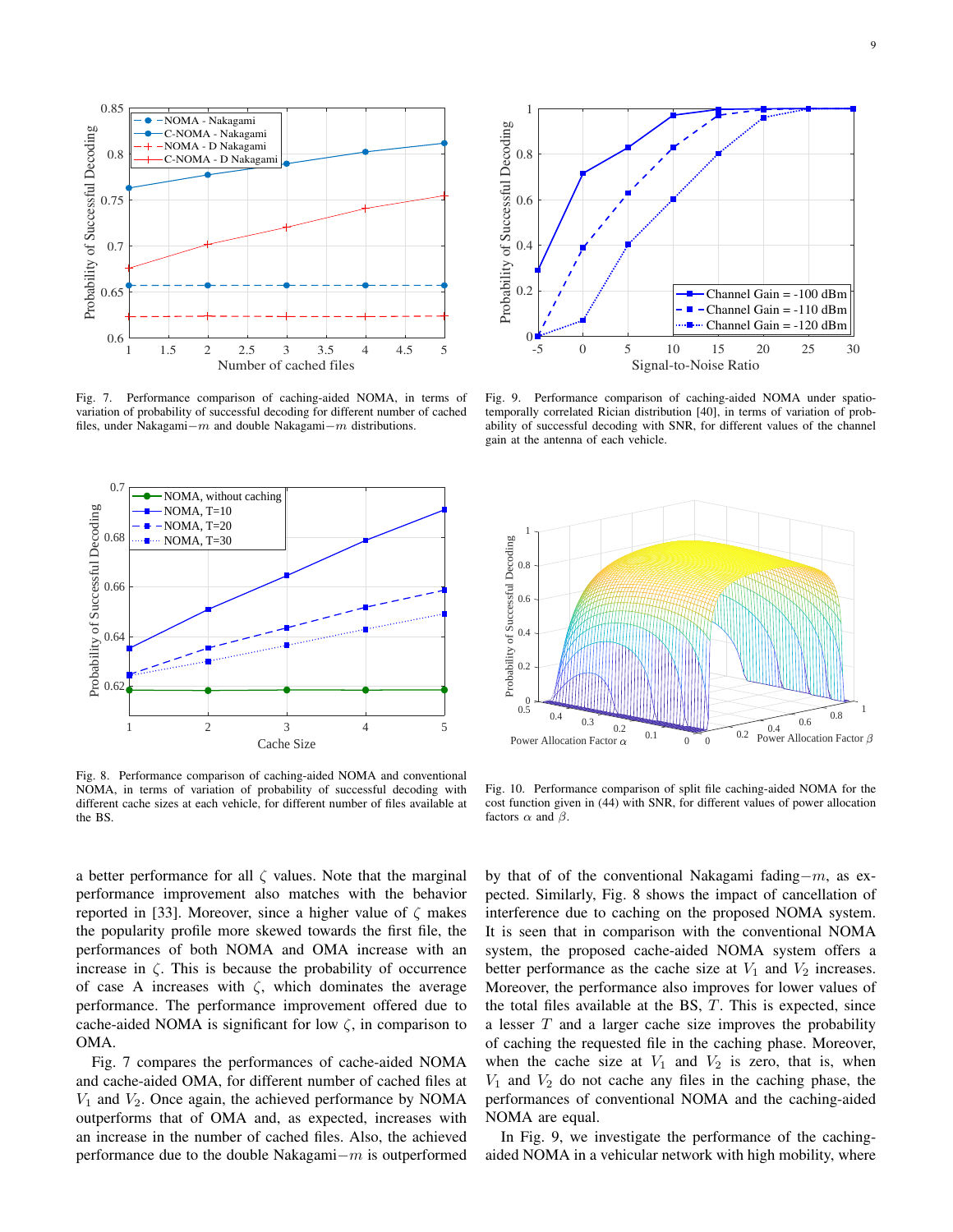the statistics of the channel is time-varying and has spatial correlation. Among several spatio-temporally correlated fading models available in the literature [17], [40], [41], we consider the spatio-temporally correlated Rician model, discussed in [40]. In particular, we assume a single antenna on the BS and on each vehicle, with multiple scatters and the covariance matrix of the observations from each clutter modeled by the approximate Gaussian local scattering model [40]. The model also includes the impairments due to the large scale fading. The Rician parameter for each vehicle is set to unity. The distances between each vehicle and the BS are chosen such that the channel gain is set to a desired value. As shown in Fig. 9, the probability of successful decoding increases with an increase in channel gain, as expected. In addition to the above result, it is observed that the probability of successful decoding depends on the value Rician parameter, and the degree of correlation over time and space. A detailed study on the impact of time-varying nature of the channel on the performance of the cache-aided NOMA is reserved as a future comprehensive analysis and contribution.



Fig. 11. Performance comparison of split file caching-aided NOMA for the cost function given in (44) with SNR, for different values of the parameters  $\Omega_1^{(1)} = \Omega_1^{(2)} = \Omega_2^{(1)} = \Omega_2^{(2)}$ , and  $m_1^{(1)} = m_1^{(2)} = m_2^{(1)} = m_2^{(2)} = 1$ .

Next, we turn our attention to the case of split file caching discussed in Sec. IV. In Fig. 10, we plot the probability of successful decoding given in the cost function of the optimization problem in (44), for different values of power allocation parameters  $\alpha \in (0, 0.5)$  and  $\beta \in (0, 1)$ . The SINR threshold values are set to  $\gamma_1^{(1)} = \gamma_2^{(1)} = \gamma_1^{(2)} = \gamma_2^{(2)} = 0.25$ . It is observed that the cost function is concave in both  $\alpha$  and  $\beta$ . Therefore, the corresponding optimal parameter values  $\alpha^*$  and *β ∗* can be found by techniques such as the bisection method [39, Alg. 4.1].

Finally, we study the effect of the fading parameters on the proposed scheme. For simplicity, we again consider the cost function in (44), where  $\alpha \leq 0.5$ . The performance variation of the proposed scheme is shown in Fig. 11, for different values of the Nakagami*−m* parameter Ω. In this scenario, we assume that  $\Omega_1^{(1)} = \Omega_1^{(2)} = \Omega_2^{(1)} = \Omega_2^{(2)} = \Omega$ , and  $m_1^{(1)} = m_1^{(2)} =$  $m_2^{(1)} = m_2^{(2)} = 1$ , which coincides with the corresponding



Fig. 12. Performance comparison of split file caching-aided NOMA for the cost function given in (44) with SNR, for different values of the parameters  $m_1^{(1)} = m_1^{(2)} = m_2^{(1)} = m_2^{(2)}$ , and  $\Omega_1^{(1)} = \Omega_1^{(2)} = \Omega_2^{(1)} = \Omega_2^{(2)} = 2$ .

Rayleigh case. It is also noted that since the average value of the fading distribution increases with an increase in  $\Omega$ , the optimal probability of successful decoding also increases. A similar trend can be also observed in Fig. 12, where the parameter  $\Omega$  is fixed to  $\Omega_1^{(1)} = \Omega_1^{(2)} = \Omega_2^{(1)} = \Omega_2^{(2)} = 2$  and the parameters  $m_1^{(1)} = m_1^{(2)} = m_2^{(1)} = m_2^{(2)} = m$  are varied. It is evident that, as expected, the performance of the proposed technique increases with an increase in the parameter *m*.

## VI. CONCLUSIONS AND FUTURE WORK

This work introduced cache-aided NOMA in vehicular networks and quantified the achievable performance for different scenarios of interest. First, we considered the case of full file caching, where each vehicle caches and requests the whole files. This was realized for the case of a two-user vehicular network wireless transmission over double Nakagami*−m* fading channels. To this effect, we determined the optimum power allocation that maximizes the overall probability of successful decoding of files at each vehicle. Then, we considered the case of split file caching, where each file is partitioned into two parts. A joint power allocation optimization problem was formulated, where the power allocation across vehicles and for a single file was determined. In both cases, it was shown that the associated cost function is concave in the power allocation variables. Furthermore, a performance gain was exhibited for the cache-aided NOMA compared to the conventional NOMA counterpart.

As a part of the future work, several generalizations for the split file caching in Sec. IV are possible. For example, one may consider the case of splitting of files with sizes more than two. A more realistic model to consider is the spatiotemporally correlated fading channel [17], [40], given the mobility of both transmitter and receiver. In particular, similar to the Kronecker correlation-based model discussed in [17], and the tunnel model considered in [41], a spatio-temporally correlated cascaded Nakagami model can be developed for the setup considered in this work.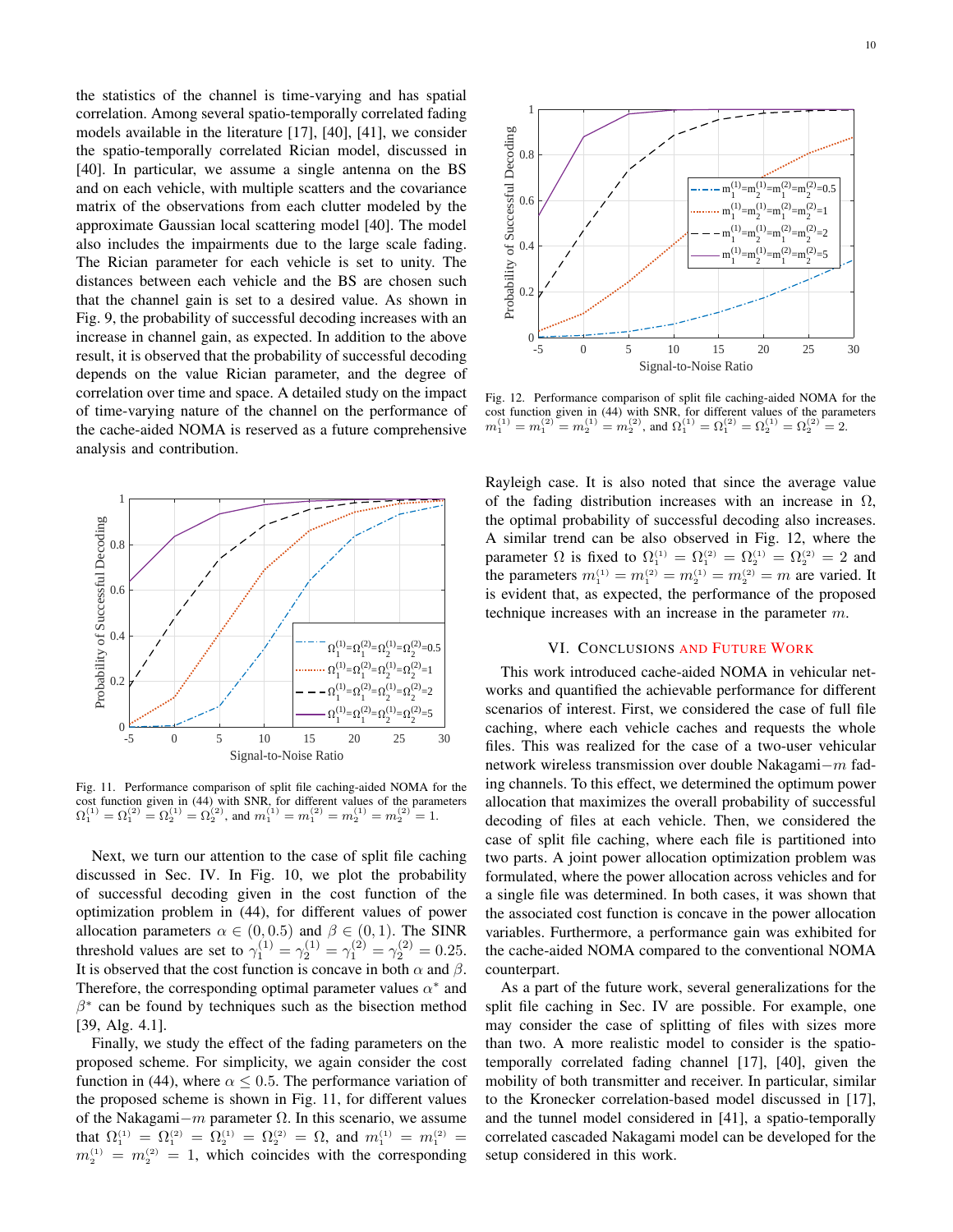$$
\frac{d^2}{d\alpha^2} \left[ \alpha G_{2,4}^{2,2} \left( \frac{\xi_1}{\alpha} \Big|_{m_1^{(1)}, m_2^{(1)}, 1, 0}^{\quad 0,1} \right) \right] = \mathcal{K}_{m_2^{(1)} - m_1^{(1)}} \left( 2 \sqrt{\frac{\xi_1}{\alpha}} \right) \left\{ 2 \left( \frac{\xi_1}{\alpha} \right)^{\frac{m_2^{(1)} + m_1^{(1)}}{2}} - \frac{\xi_1(m_1^{(1)} + m_2^{(1)})}{\alpha} \left( \frac{\xi_1}{\alpha} \right)^{\frac{m_1^{(1)} + m_2^{(1)}}{2} - 1} \right\}
$$
\n
$$
- \left( \frac{\xi_1}{\alpha} \right)^{\frac{m_1^{(1)} + m_2^{(1)} - 1}{2}} \left[ -\mathcal{K}_{m_2^{(1)} - m_1^{(1)} - 1} \left( 2 \sqrt{\left( \frac{\xi_1}{\alpha} \right)} \right) - \mathcal{K}_{m_2^{(1)} - m_1^{(1)} + 1} \left( 2 \sqrt{\left( \frac{\xi_1}{\alpha} \right)} \right) \right] \tag{46a}
$$

## APPENDIX: PROOF OF THEOREM 1

We show that the second derivative of  $P_s^{(A)}$  with respect to  $\alpha$  is negative in  $0 \leq \alpha \leq 1$ . It is recalled that  $P_{s,V}^{(A)}$  $_{s, V_1}^{(A)}$  and  $P_{s, V_2}^{(A)}$  $s, V_2$ are given by (2), for  $g = \frac{\gamma_1 \sigma_1^2}{\alpha P}$  and  $g = \frac{\gamma_2 \sigma_2^2}{(1-\alpha)P}$ , respectively. It is also recalled that

$$
\frac{d^u}{dz^u} G_{p,q}^{m,n} \left( \frac{1}{z} \Big|_{b_1,\ldots,b_m,b_{m+1},\ldots,b_q}^{a_1,\ldots,a_n,a_{n+1},\ldots,a_p} \right) = (-1)^u z^u
$$
\n
$$
G_{p+1,q+1}^{m,n+1} \left( \frac{1}{z} \Big|_{b_1,\ldots,b_m,1,b_{m+1},\ldots,b_q}^{1-u,a_1,\ldots,a_n,a_{n+1},\ldots,a_p} \right), u = 1,2,\cdots.
$$
\n(45)

Based on this, it is noted that the term corresponding to  $P_{s,V}^{(A)}$ *s,V*<sup>1</sup> can be expressed as

$$
\frac{d}{d\alpha} \left[ \frac{G_{1,3}^{2,1} \left( \frac{m_1^{(1)} m_2^{(1)} \gamma_1 \sigma_1^2}{\Omega_1^{(1)} \Omega_2^{(1)} P \alpha} \Big|_{m_1^{(1)}, m_2^{(1)}, 0}^{n_1^{(1)}} \right)}{\Gamma(m_1^{(1)}) \Gamma(m_2^{(1)})} \right] = \frac{-\frac{\Omega_1^{(1)} \Omega_2^{(1)} P \alpha}{m_1^{(1)} m_2^{(1)} \gamma_1 \sigma_1^2}}{\Gamma(m_1^{(1)}) \Gamma(m_2^{(1)})}
$$

$$
\times G_{2,4}^{2,2} \left( \frac{m_1^{(1)} m_2^{(1)} \gamma_1 \sigma_1^2}{\Omega_1^{(1)} \Omega_2^{(1)} P \alpha} \Big|_{m_1^{(1)}, m_2^{(1)}, 1, 0}^{n_1^{(1)}} \right). (46)
$$

Now, let us define

$$
\xi_1 \triangleq \frac{m_1^{(1)} m_2^{(1)} \gamma_1 \sigma_1^2}{\Omega_1^{(1)} \Omega_2^{(1)} P} > 0.
$$
 (47)

Also, since  $m_1 > 0$  and  $m_2 > 0$ , it follows that

$$
G_{2,4}^{2,2} \left( \frac{\xi_1}{\alpha} \Big|_{m_1^{(1)}, m_2^{(1)}, 1, 0}^{\quad 0, 1} \right) = 2 \left( \frac{\xi}{\alpha} \right)^{\frac{m_1^{(1)} + m_2^{(1)}}{2}}
$$

$$
\times \mathcal{K}_{m_2^{(1)} - m_1^{(1)}} \left( 2 \sqrt{\frac{\xi_1}{\alpha}} \right). \tag{48}
$$

Evidently, by simplifying (46), substituting (48) and finding the second derivative yields a term which can be simplified as given in (46a), at the top of this page. Similar expressions can be derived for the first and second derivatives of  $P_{s|V}^{(A)}$  $s, V_2$ . In addition, utilizing the Bessel function identity:

$$
\mathcal{K}_{-\nu}(x) = \mathcal{K}_{\nu}(x), \quad \nu = 0, 1, \cdots,
$$
 (49)

assists in simplifying  $\mathcal{K}_{m_2^{(1)} - m_1^{(1)}}(\cdot)$  irrespective of whether  $m_1^{(1)}$  is greater than or lesser than  $m_2^{(1)}$ . It is also noted that the following inequality holds:

$$
\mathcal{K}_{\mu}(x) \ge \mathcal{K}_{\nu}(x), \quad \mu, \nu = 0, 1, \cdots, \quad x \in \mathbb{R}^+. \tag{50}
$$

Simplifying the first and second derivatives of both  $P_{s,V}^{(A)}$ *s,V*<sup>1</sup> and  $P_{s,V}^{(A)}$  $s_1^{(A)}$  using the above results, it can be shown that the second derivative of  $P_s^{(A)}$  is negative, and their respective first derivatives can be shown to have positive and negative values in the limiting cases as  $\alpha \rightarrow 0$  and  $\alpha \rightarrow 1$ , respectively. Based on this and after some algebraic manipulations,  $P_s^{(A)}$  is shown to be concave in  $0 \le \alpha \le 1$ , which completes the proof.

#### ACKNOWLEDGMENT

This work was supported in part by UAE - ICT FUND and by Khalifa University of Science and Technology under Grant No. KU/RC1-C2PS-T2/8474000137 and Grant No. KU/FSU-8474000122.

#### **REFERENCES**

- [1] S. Tuohy, M. Glavin, C. Hughes, E. Jones, M. Trivedi, and L. Kilmartin, "Intra-vehicle networks: A review," *IEEE Trans. Intellig. Transp. Sys.*, vol. 16, no. 2, pp. 534–545, Apr. 2015.
- [2] M. Gerla, E. Lee, G. Pau, and U. Lee, "Internet of vehicles: From intelligent grid to autonomous cars and vehicular clouds," in *Proc. IEEE World Forum on Internet of Things (WF-IoT)*, Mar. 2014, pp. 241–246.
- [3] A. Vinel, "3GPP LTE versus IEEE 802.11p/WAVE: Which technology is able to support cooperative vehicular safety applications?" *IEEE Wireless Commun. Lett.*, vol. 1, no. 2, pp. 125–128, Apr. 2012.
- [4] L. Li, G. Zhao, and R. S. Blum, "A survey of caching techniques in cellular networks: Research issues and challenges in content placement and delivery strategies," *IEEE Commun. Surveys Tuts.*, vol. 20, no. 3, pp. 1710–1732, Third Quarter 2018.
- [5] M. A. Maddah-Ali and U. Niesen, "Coding for caching: fundamental limits and practical challenges," *IEEE Commun. Mag.*, vol. 54, no. 8, pp. 23–29, Aug. 2016.
- [6] C. Yang, Y. Yao, Z. Chen, and B. Xia, "Analysis on cache-enabled wireless heterogeneous networks," *IEEE Trans. Wireless Commun.*, vol. 15, no. 1, pp. 131–145, Jan. 2016.
- [7] Y. Cui and D. Jiang, "Analysis and optimization of caching and multicasting in large-scale cache-enabled heterogeneous wireless networks," *IEEE Trans. Wireless Commun.*, vol. 16, no. 1, pp. 250–264, Jan. 2017.
- [8] M. Ji, G. Caire, and A. F. Molisch, "Fundamental limits of caching in wireless D2D networks," *IEEE Trans. Inf. Theory*, vol. 62, no. 2, pp. 849–869, Feb. 2016.
- [9] M. Gregori, J. Gómez-Vilardeb, J. Matamoros, and D. Gündüz, "Wireless content caching for small cell and D2D networks," *IEEE J. Sel. Areas Commun.*, vol. 34, no. 5, pp. 1222–1234, May 2016.
- [10] R. Tandon and O. Simeone, "Cloud-aided wireless networks with edge caching: Fundamental latency trade-offs in fog radio access networks," in *Proc. IEEE International Symposium on Information Theory (ISIT)*, Jul. 2016, pp. 2029–2033.
- [11] Y. Liu, Z. Qin, M. Elkashlan, Z. Ding, A. Nallanathan, and L. Hanzo, "Nonorthogonal multiple access for 5G and beyond," *Proc. IEEE*, vol. 105, no. 12, pp. 2347–2381, Dec. 2017.
- [12] D. Wan, M. Wen, F. Ji, H. Yu, and F. Chen, "Non-orthogonal multiple access for cooperative communications: Challenges, opportunities, and trends," *IEEE Trans. Wireless Commun.*, vol. 25, no. 2, pp. 109–117, Apr. 2018.
- [13] S. M. R. Islam, M. Zeng, O. A. Dobre, and K. Kwak, "Resource allocation for downlink NOMA systems: Key techniques and open issues," *IEEE Trans. Wireless Commun.*, vol. 25, no. 2, pp. 40–47, Apr. 2018.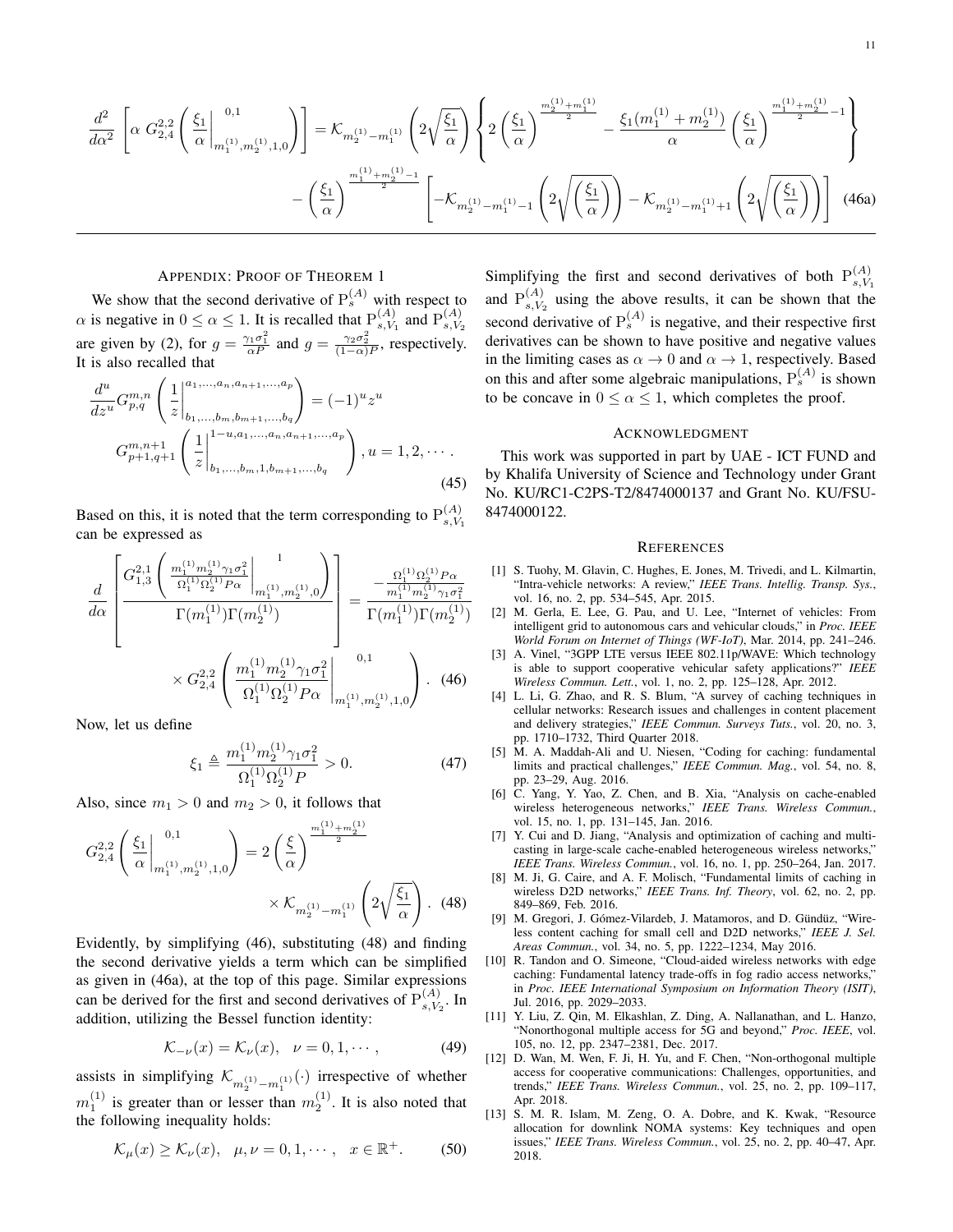- [14] M. F. Kader, M. B. Uddin, S. R. Islam, and S. Y. Shin, "Capacity and outage analysis of a dual-hop decode-andforward relay-aided NOMA scheme," *Digital Signal Processing*, vol. 88, pp. 138 – 148, 2019. [Online]. Available: http://www.sciencedirect.com/science/article/pii/S1051200418303968
- [15] S. M. R. Islam, M. Zeng, and O. Dobre, "NOMA in 5G systems: Exciting possibilities for enhancing spectral efficiency," *IEEE 5G Tech Focus*, vol. 1, no. 2, Jun. 2017.
- [16] H. Marshoud, S. Muhaidat, P. C. Sofotasios, S. Hussain, M. A. Imran, and B. S. Sharif, "Optical non-orthogonal multiple access for visible light communication," *IEEE Trans. Wireless Commun.*, vol. 25, no. 2, pp. 82–88, Apr. 2018.
- [17] Y. Chen, L. Wang, Y. Ai, B. Jiao, and L. Hanzo, "Performance analysis of NOMA-SM in vehicle-to-vehicle massive MIMO channels," *IEEE J. Sel. Areas Commun.*, vol. 35, no. 12, pp. 2653–2666, Dec. 2017.
- [18] Z. Ding, X. Lei, G. K. Karagiannidis, R. Schober, J. Yuan, and V. K. Bhargava, "A survey on non-orthogonal multiple access for 5G networks: Research challenges and future trends," *IEEE J. Sel. Areas Commun.*, vol. 35, no. 10, pp. 2181–2195, Oct. 2017.
- [19] M. Zeng, A. Yadav, O. A. Dobre, G. I. Tsiropoulos, and H. V. Poor, "On the sum rate of MIMO-NOMA and MIMO-OMA systems," *IEEE Wireless Commun. Lett.*, vol. 6, no. 4, pp. 534–537, Aug. 2017.
- [20] C. Wang, Y. He, F. R. Yu, Q. Chen, and L. Tang, "Integration of networking, caching, and computing in wireless systems: A survey, some research issues, and challenges," *IEEE Commun. Surveys Tuts.*, vol. 20, no. 1, pp. 7–38, Firstquarter 2018.
- [21] S. A. R. Zaidi, M. Ghogho, and D. C. McLernon, "Information centric modeling for two-tier cache enabled cellular networks," in *Proc. IEEE International Conference on Communication Workshop (ICCW)*, Jun. 2015, pp. 80–86.
- [22] E. Bastug, M. Bennis, and M. Debbah, "Cache-enabled small cell networks: Modeling and tradeoffs," in *Proc. 11th International Symposium on Wireless Communications Systems (ISWCS)*, Aug. 2014, pp. 649–653.
- [23] L. Zhang, H. Yang, and M. O. Hasna, "Generalized area spectral efficiency: An effective performance metric for green wireless communications," *IEEE Trans. Commun.*, vol. 62, no. 2, pp. 747–757, Feb. 2014.
- [24] S. Glass, I. Mahgoub, and M. Rathod, "Leveraging MANET-based cooperative cache discovery techniques in VANETs: A survey and analysis," *IEEE Commun. Surveys Tuts.*, vol. 19, no. 4, pp. 2640–2661, Fourthquarter 2017.
- [25] N. E. Majd, S. Misra, and R. Tourani, "Split-cache: A holistic caching framework for improved network performance in wireless ad hoc networks," in *Proc. IEEE Global Communications Conference (GLOBE-COM)*, Dec. 2014, pp. 137–142.
- [26] M. F. Caetano and J. L. Bordim, "A cluster based collaborative cache approach for MANETs," in *Proc. First International Conference on Networking and Computing*, Nov. 2010, pp. 104–111.
- [27] L. Dai, B. Wang, Y. Yuan, S. Han, C. I, and Z. Wang, "Non-orthogonal multiple access for 5g: solutions, challenges, opportunities, and future research trends," *IEEE Commun. Mag.*, vol. 53, no. 9, pp. 74–81, Sep. 2015.
- [28] T. Han, J. Gong, X. Liu, S. M. R. Islam, Q. Li, Z. Bai, and K. S. Kwak, "On downlink NOMA in heterogeneous networks with non-uniform small cell deployment," *IEEE Access*, vol. 6, pp. 31 099–31 109, 2018.
- [29] B. Di, L. Song, Y. Li, and G. Y. Li, "NOMA-based low-latency and highreliable broadcast communications for 5G V2X services," in *Proc. IEEE Global Communications Conference (GLOBECOM)*, Dec. 2017, pp. 1– 6.
- [30] B. Di, L. Song, Y. Li, and Z. Han, "V2X meets NOMA: Nonorthogonal multiple access for 5G-enabled vehicular networks," *IEEE Trans. Wireless Commun.*, vol. 24, no. 6, pp. 14–21, Dec. 2017.
- [31] B. W. Khoueiry and M. R. Soleymani, "An efficient noma V2X communication scheme in the internet of vehicles," in *Proc. IEEE 85th Vehicular Technology Conference (VTC Spring)*, Jun. 2017, pp. 1–7.
- [32] L. P. Qian, Y. Wu, H. Zhou, and X. Shen, "Dynamic cell association for non-orthogonal multiple-access V2S networks," *IEEE J. Sel. Areas Commun.*, vol. 35, no. 10, pp. 2342–2356, Oct. 2017.
- [33] K. N. Doan, W. Shin, M. Vaezi, H. V. Poor, and T. Q. S. Quek, "Optimal power allocation in cache-aided non-orthogonal multiple access systems," in *Proc. IEEE International Conference on Communications Workshops (ICC Workshops)*, May 2018, pp. 1–6.
- [34] Z. Ding, P. Fan, G. K. Karagiannidis, R. Schober, and H. V. Poor, "Noma assisted wireless caching: Strategies and performance analysis," *IEEE Trans. Commun.*, vol. 66, no. 10, pp. 4854–4876, Oct. 2018.
- [35] G. K. Karagiannidis, N. C. Sagias, and P. T. Mathiopoulos, "N*∗*Nakagami: A novel stochastic model for cascaded fading channels," *IEEE Trans. Commun.*, vol. 55, no. 8, pp. 1453–1458, Aug. 2007.
- [36] H. Ilhan, M. Uysal, and I. Altunbas, "Cooperative diversity for intervehicular communication: Performance analysis and optimization," *IEEE Trans. Veh. Technol.*, vol. 58, no. 7, pp. 3301–3310, Sep. 2009.
- [37] I. Gradshteyn and I. Ryzhik, *Tables of integrals, series and products*, 7th ed. Academic Press, 2007.
- [38] J. Salo, H. M. El-Sallabi, and P. Vainikainen, "The distribution of the product of independent Rayleigh random variables," *IEEE Trans. Antennas Propag.*, vol. 54, no. 2, pp. 639–643, Feb. 2006.
- [39] S. Boyd and L. Vandenberghe, *Convex Optimization*. New York, NY, USA: Cambridge University Press, 2004.
- [40] O. Ozdogan, E. Bjornson, and E. G. Larsson, "Massive MIMO with spatially correlated Rician fading channels," *IEEE Trans. Wireless Commun.*, pp. 1–1, 2019.
- [41] N. Avazov, S. M. R. Islam, D. Park, and K. S. Kwak, "Statistical characterization of a 3-D propagation model for V2V channels in rectangular tunnels," *IEEE Antennas Wireless Propag. Lett.*, vol. 16, pp. 2392–2395, Jun. 2017.



Sanjeev Gurugopinath received the B.E. degree in electrical and electronics engineering from the Dr. Ambedkar Institute of Technology, Visvesvaraya Technological University, Bengaluru, in 2004, the M.Tech. degree in digital electronics and communication engineering from the M. S. Ramaiah Institute of Technology, Visvesvaraya Technological University, Bengaluru, in 2006, and the Ph.D. degree in signal processing for communications from the Indian Institute of Science, Bengaluru, in 2015. He is currently a Professor with the Department of

Electronics and Communication Engineering, PES University, Bengaluru, and a visiting Research Scholar at Khalifa University, Abu Dhabi, UAE. He was with the PES Institute of Technology and the CMR Institute of Technology, Bengaluru. His current research interests are in the areas of cognitive radios and heterogeneous networks for 5G communication systems, powerline communications, underwater acoustics, and speech signal processing. He was a co-recipient of the Best Paper Award across all tracks at IEEE INDICON 2016.



Paschalis C. Sofotasios (S'07–M'12–SM'16) was born in Volos, Greece, in 1978. He received the MEng degree from Newcastle University, UK, in 2004, the MSc degree from the University of Surrey, UK, in 2006, and the PhD degree from the University of Leeds, UK, in 2011. His MSc studies were funded by a scholarship from UK-EPSRC and his PhD studies were sponsored by UK-EPSRC and Pace plc. He has held academic positions at the University of Leeds, UK, University of California at Los Angleles, Los Angleles, USA, Aristotle Uni-

versity of Thessaloniki, Greece, Tampere University of Technology, Finland, and Khalifa University, UAE, where he is currently an Assistant Professor. His research interests include broad areas of digital and optical wireless communications including topics on pure mathematics and statistics.

Dr. Sofotasios has been a member and co-chair of the Technical Program Committee of numerous IEEE conferences. He received an Exemplary Reviewer Award from the IEEE COMMUNICATIONS LETTERS in 2012 and from the IEEE TRANSACTIONS ON COMMUNICATIONS in 2015 and 2016. He is a Senior Member IEEE and was a co-recipient of the Best Paper Award at ICUFN '13. He currently serves as an Editor for the IEEE COMMUNICATIONS LETTERS.